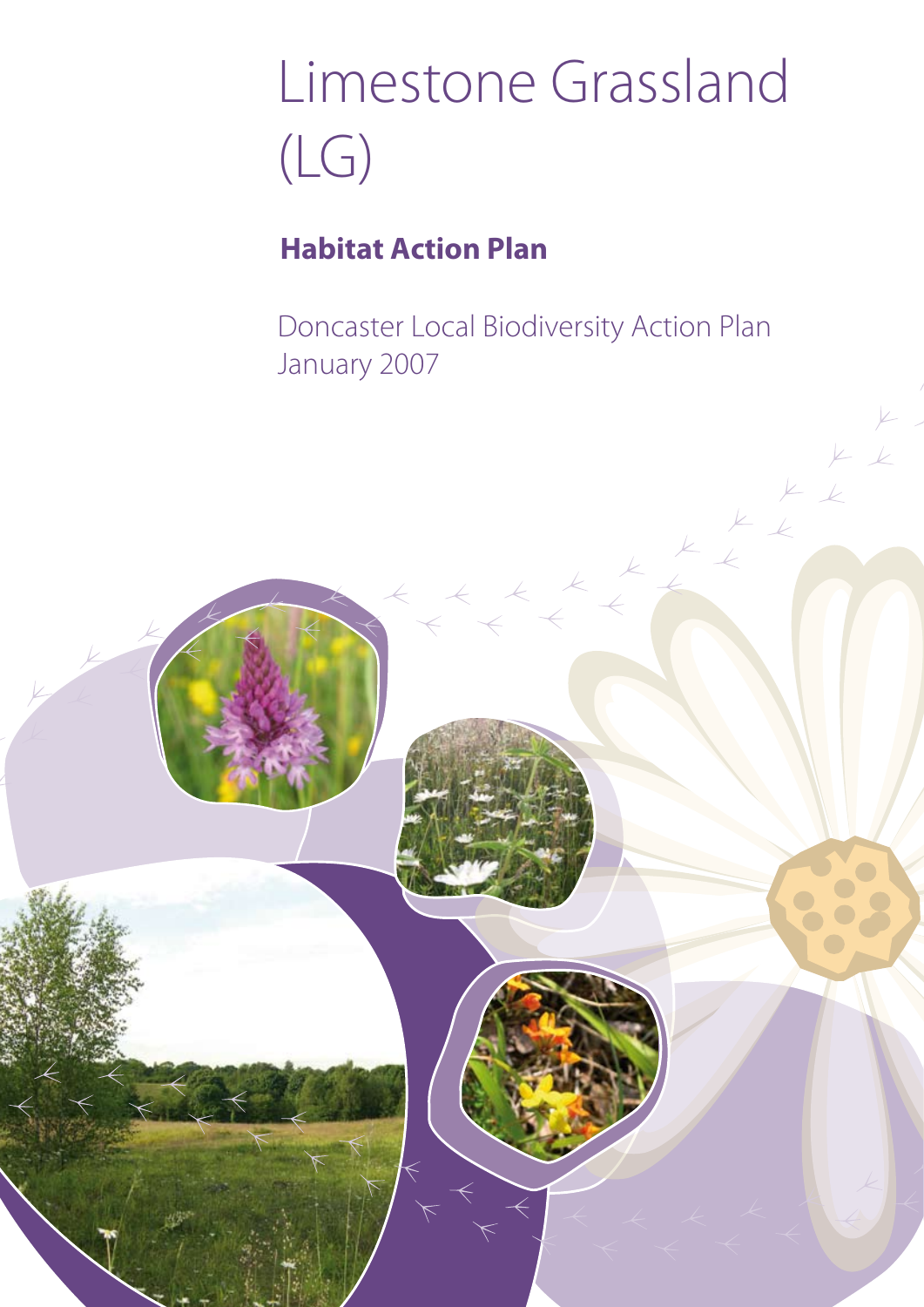|                                                        | Page           |
|--------------------------------------------------------|----------------|
| 1. Description                                         |                |
| 2. National status                                     | $\overline{2}$ |
| 3. Local status                                        | 3              |
| 4. Legal status                                        | 3              |
| 5. Links to associated habitats & species              | 4              |
| 6. Current factors causing loss or decline             | 5              |
| 7. Current local action                                | 6              |
| 8. Objectives, targets & proposed actions              | 9              |
| 9. Indicative Habitat distribution & Opportunities map | 21             |

Doncaster Biodiversity Action Partnership Doncaster Council, Environmental Planning, 2nd Floor, Danum House, St Sepulchre Gate, Doncaster, DN1 1UB.

> Telephone: 01302 862896 Email: bio.diversity@doncaster.gov.uk

For further information please visit www.doncaster.gov.uk or contact; www.doncaster.gov.uk/biodiversity







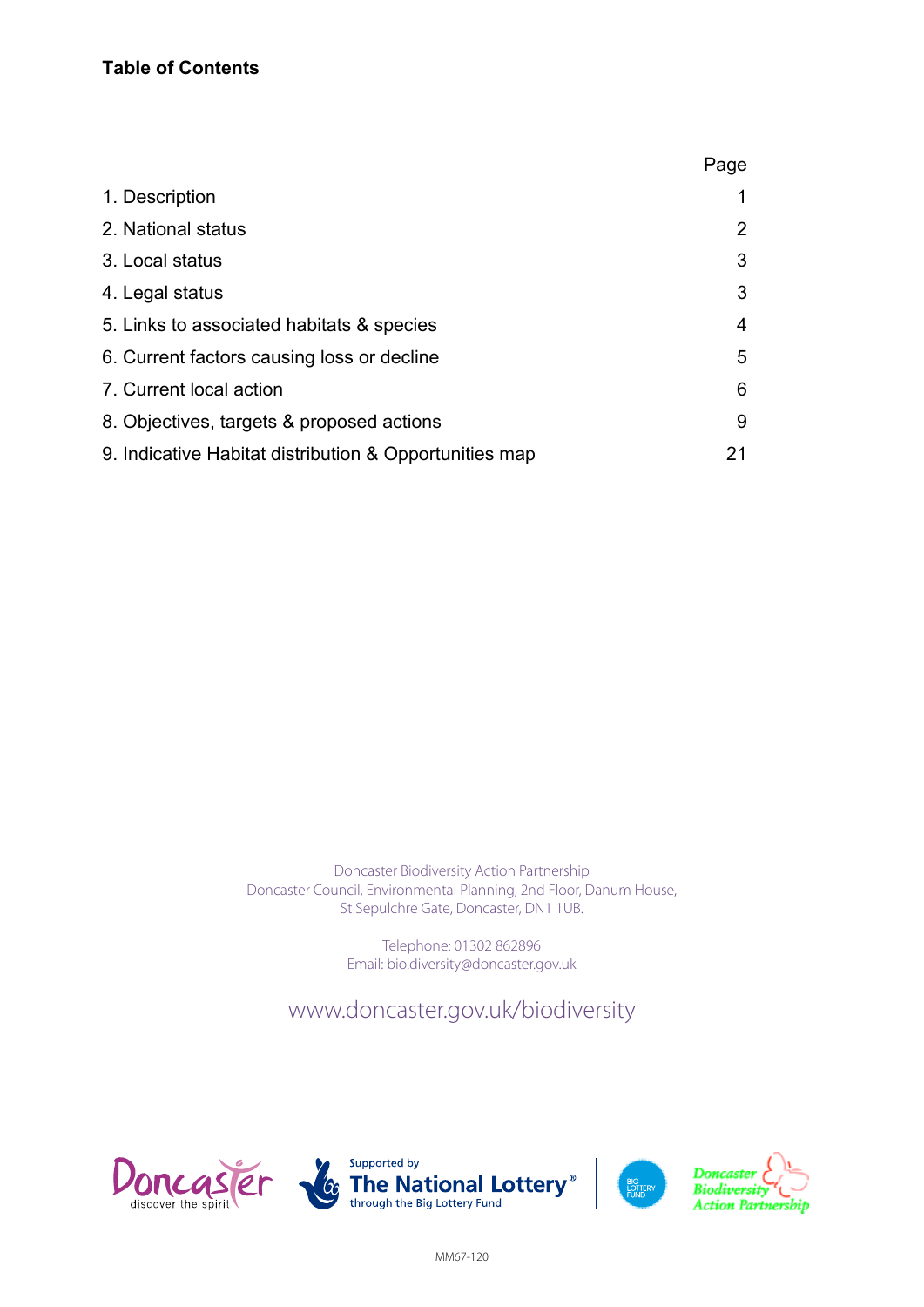#### **1. Description**

1.1The borough's Magnesian Limestone supports some of Doncaster's richest calcareous grasslands. Oat grasses often dominate the sward, together with upright brome or, in ranker areas, tor grass. The presence of fissures and cracks in the underlying limestone means that rainwater drains quickly through the thin soil, making some areas very dry and encouraging the dominance of creeping and sheep's fescues (*Festuca spp)*. Characteristic flowering herbs include fairy flax (*Linum catharticum)*, bird's-foot trefoil (*Lotus corniculatus)*, lady's bedstraw (*Galium verum)*, restharrow (*Ononis repens)*, hoary plantain (*Plantago coronopus)*, yellow wort (*Blackstonia perfoliata)*, salad burnet (*Sanguisorba minor)*, wild basil (*Clinopodium vulgare)*, common milkwort (*Polygala vulgaris)* and autumn gentian (*Gentianella amarelle)*. **Autumn lady's tresses** (*Spiranthes spiralis)*, **squinancywort** (*Asperula cynanchica)*, rockrose (*Helianthemum nummularium)*, clustered bellflower (*Campanula glomerata)*, thyme (*Thymus vulgaris)*, small scabious (*Scabiosa columbaria)*, burnet saxifrage (*Pimpinella saxifrage)* and pyramidal orchid (*Anacamptis pyramidalis)* also occur at the most diverse sites.

1.2 Other plants of lime-rich soils include musk thistle (*Carduus nutans)*, carline thistle (*Carlina vulgaris)*, **dwarf thistle** (*Cirsium acaule)*, common spotted orchid (*Dactylorhiza fuchsia)*, blue fleabane (*Erigeron acer)*, dyers greenweed (*Genista tinctoria)*, dropwort (*Filipendula hexapetala)*, fragrant orchid (*Gymnadenia conopsea)*, ploughman's spikenard (*Inula conyza)*, crested hairgrass (*Koeleria macrantha)*, bee orchid (*Ophrys apifera)*, **pale St John's-wort** (*Hypericum montanum)*, meadow oat (*Helictotrichon pratense)*, **horseshoe vetch** (*Hippocrepis comosa)*, marjoram (*Origanum vulgare)*, early purple orchid (*Orchis mascula)*, burnet rose (*Rosa pimpinellifolia),* meadow saxifrage (*Saxifraga granulate)*, and, in damper areas, **greater fen sedge** (*Cladium mariscus)*.

1.3 Limestone grasslands also support a diverse invertebrate fauna. The food plants of certain butterfly species, such as the marbled white (*Melannargia galathea)*, occur only on Limestone Grassland sites.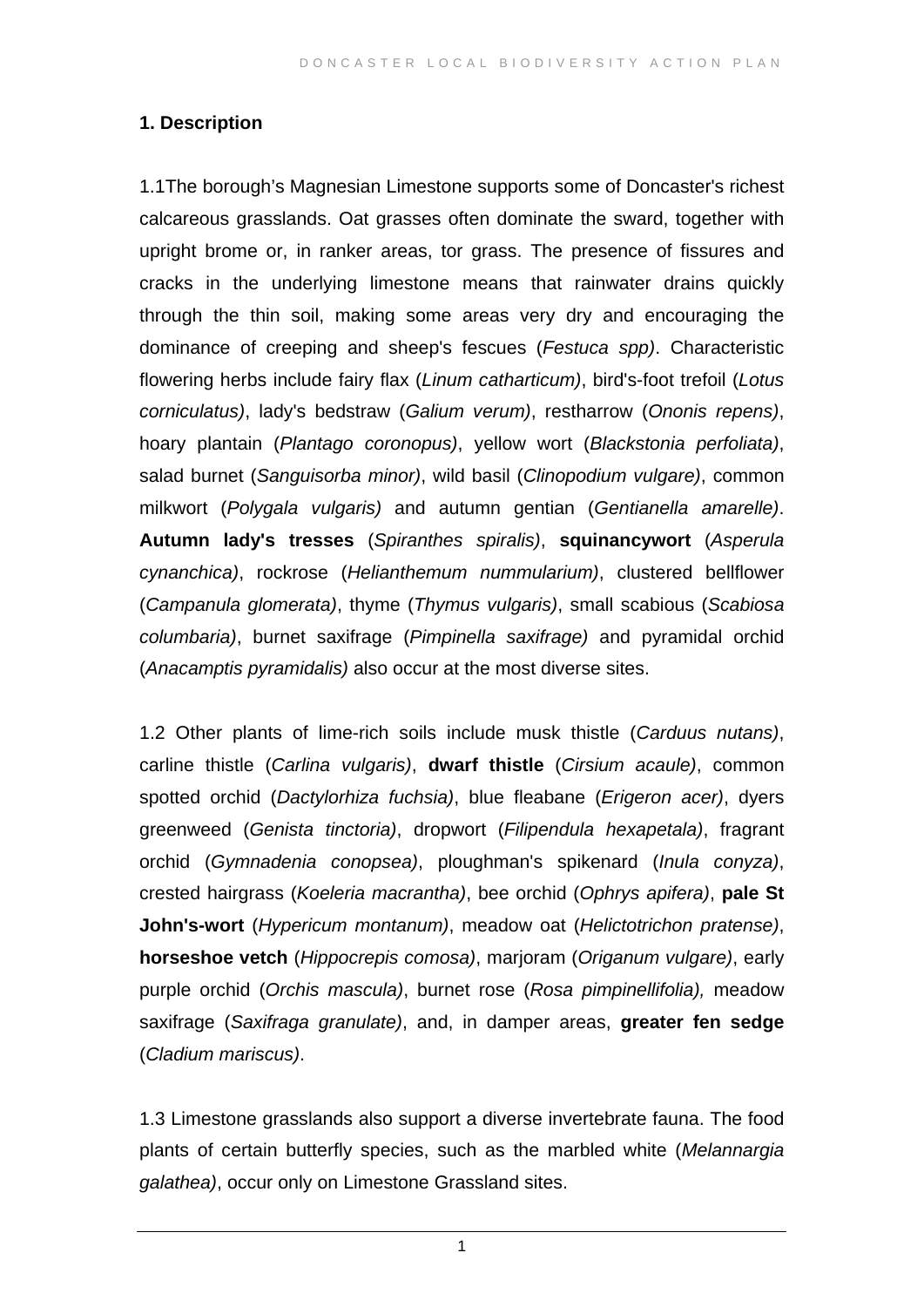1.4 Doncaster's Limestone Grasslands have strong affinities with the National Vegetation Classification (NVC)[1](#page-3-0) community types; CG3 *Bromus erectus*  grassland, CG4 *Brachypodium pinnatum* grassland, CG 5 *Bromus erectus-Brachypodium pinnatum* grassland and CG10 *Festuca ovina – Agrostis capillaris* grassland.

1.5 Scrub can also be an important transitional habitat between limestone woodland and grasslands. Scrub 'invasion' is often seen as detrimental to floristic diversity but scrub, typically hawthorn (*Crataegus monogyna)*, blackthorn (*Prunus spinosa)*, bramble (*Rubus spp)* and occasionally gorse (*Ulex spp)*, can provide an important habitat in its own right and supports a range of invertebrates and birds. Patches of low scrub within grassland areas can also provide structural diversity and increase the range of species present.

#### **2 National status**

 $\overline{a}$ 

2.1 It is estimated that there are between 40,000 and 50 000ha of calcareous grassland in the UK<sup>[2](#page-3-1)</sup>, distributed from Devon to Shetland, but local climate and subtle differences in underlying rock type means that are many different calcareous grassland types. Magnesian Limestone grassland is of very restricted extent in the British Isles, being limited to a narrow band of limestone which stretches from Ripon in the north, to Nottingham in the south. The historical clearance of woodland and subsequent grazing resulted in the development of species-rich limestone grasslands. In recent times many areas of grassland have been turned over to arable cultivation; however, pockets of grassland survive on the steeper slopes of river gorges and escarpments, on railway embankments, in old quarries, churchyards and along ancient rights of way and as road verges. Unimproved grasslands are also a feature of larger country estates.

<span id="page-3-0"></span><sup>&</sup>lt;sup>1</sup> Rodwell, J.S. (1992), British Plant Communities (Volume 3) Grasslands and montane communities. Cambridge.

<span id="page-3-1"></span><sup>2</sup> Selman, Dodd & Bayes, 1999, A Biodiversity Audit of Yorkshire & The Humber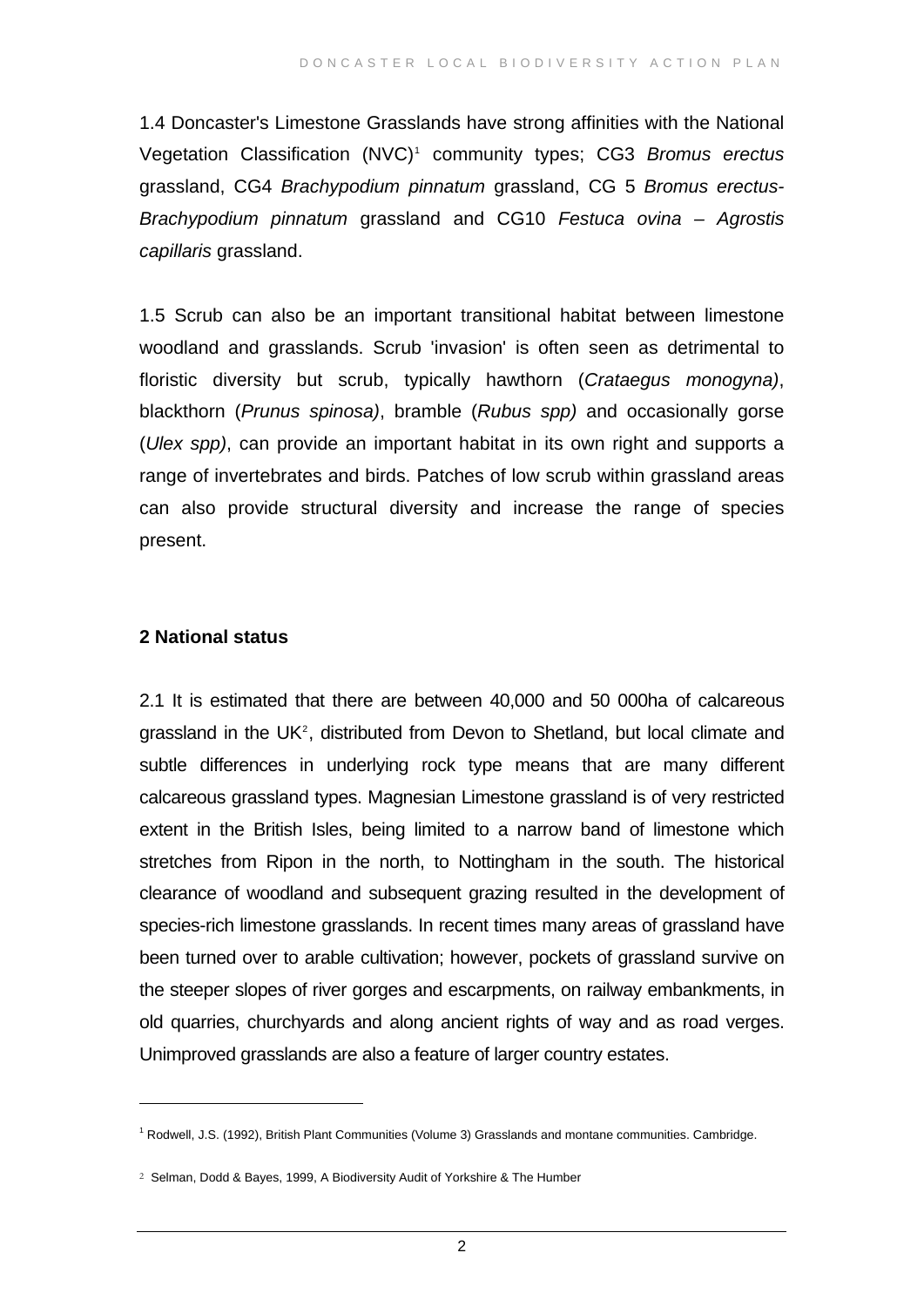#### **3. Local status**

3.1 This type of habitat is represented in the Doncaster Borough as a part of a Biological Site of Special Scientific Interest (SSSI), Sprotbrough Gorge, and in over 10 Sites of Scientific interest (SSIs)<sup>[3](#page-4-0)</sup>. Particularly diverse Limestone Grassland sites include old quarries and old railway cuttings in the Cadeby and Conisbrough areas, the Don Gorge from Conisbrough to Hexthorpe, Nursery Lane Quarry (SSI 6.61) and Boat Farm Quarry (SSI 6.60) in Sprotbrough, Firbeck Junction (SSI 4.16) near Tickhill and limestone escarpments at Clifton Beacon, Skelbrooke Rein and Harry Wood (SSI 6.15), Brodsworth, Barnburgh, High Melton, Clifton and Micklebring. The lawns and extensive grasslands of several former country estates and historic sites include fragments of unimproved calcareous grassland e.g. Cusworth Hall (SSI 3.10), Conisbrough Castle (SSI 5.9), Hickleton Park (SSI 6.34), Crookhill Park and Plantation (SSI 4.2), Wilsic Hall (SSI 4.12), Burghwallis Grange Bank (SSI 7.4), Skelbrooke Park (SSI 6.17) and Chapel Hole (SSI 4.7) near Stainton. Exceptionally diverse short-sward CG10 type grasslands are found on the lawns of Brodsworth Park (SSI 6.24) (presumably due to its cut lawn management) and on the site of a former limestone quarry at Marr – Marr Hills and Holes (SSI 6.38).

3.2 A calcareous flora is also associated with Lindholme Hall (SSI 9.40b), an isolated moraine of glacial debris now surrounded by acid peat bog.

3.3 Areas of bare limestone spoil associated with limestone quarrying and limekilns can also support populations of the Red Data Book **flamingo moss** (*Tortula cernua)*.

#### **4. Legal status**

 $\overline{a}$ 

4.1 Sites identified as Sites of Special Scientific Interest (SSSIs) and Sites of Scientific Interest (SSIs) have a presumption against developments that would have an adverse effect on the conservation value of such sites.

<span id="page-4-0"></span><sup>&</sup>lt;sup>3</sup> DMBC, Re-survey of Sites of Scientific Interest in the Doncaster Metropolitan Borough 1996/97, Volumes 1-9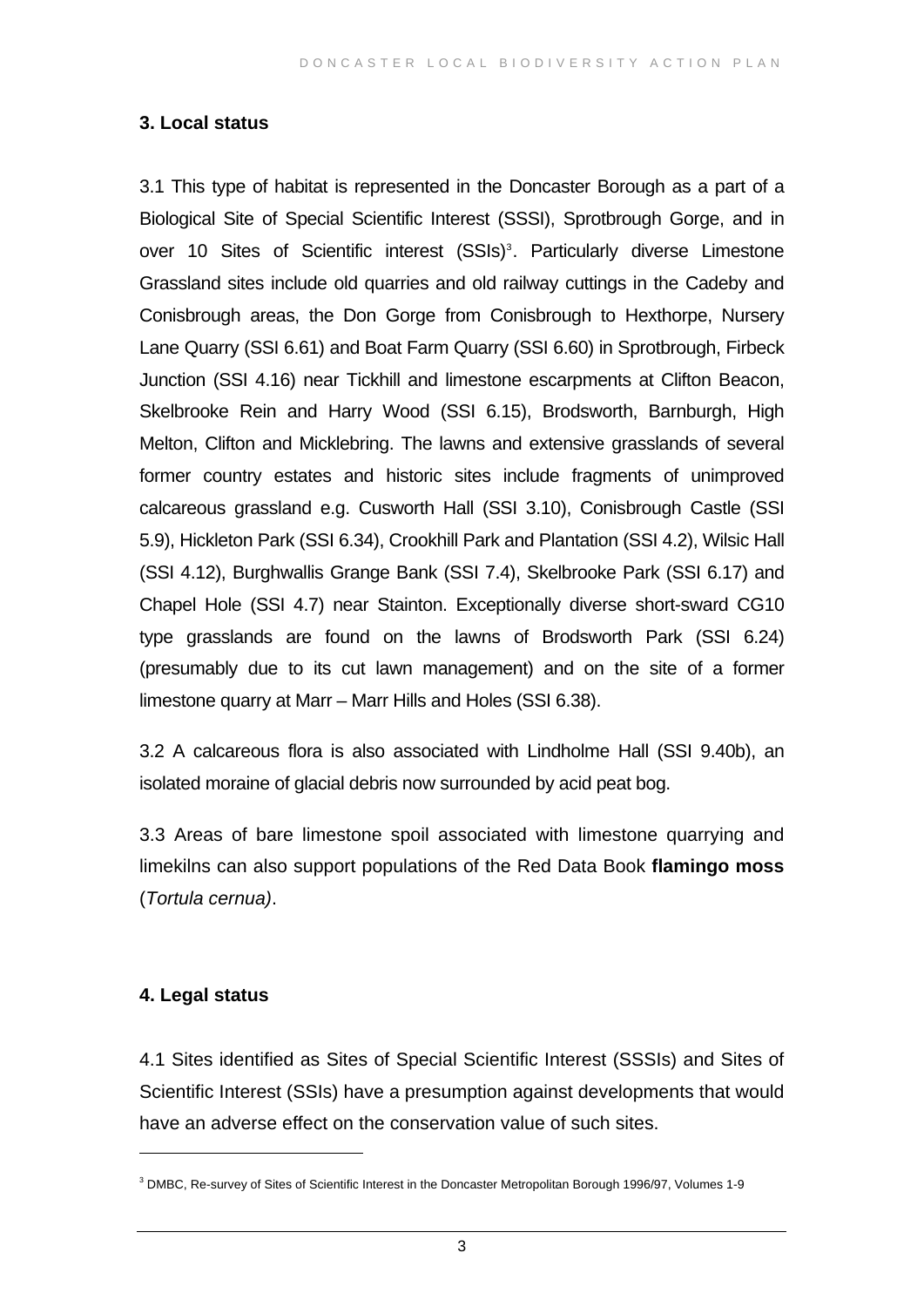4.2 The Defra Environmental Impact Assessment Regulations apply to the conversion of uncultivated land or semi-natural areas for intensive agricultural purposes and therefore could apply to limestone grassland habitats should any site be subject to change of land use to intensive agriculture. However, the interpretation of the application of EIA to the conversion of uncultivated land is currently subject to legal challenge, which may provide a legal case on which the interpretation of the legislation may be based.

#### **5. Links to associated habitats & species**

5.1 The Limestone Grassland Habitat Action Plan is linked to the following Habitat Action Plans:

- Parkland, Wood Pasture and Veteran Trees (PWV)
- Limestone Woodland (LW)
- Post Industrial and Brownfield Land (PIB)
- Neutral and Wet Grassland (NWG)
- Ancient and Species Rich Hedgerows (ASH)
- Arable Field Margins (AFM)
- Crags, Caves and Tunnels (CCT)
- Greenways (GW)
- Urban Greenspace (UG)

5.2 **'A Species Audit of Doncaster Borough'** has been produced as part of the Doncaster Local Biodiversity Action Plan. Species highlighted in bold within the Habitat Action Plans are identified within Doncaster's Species Audit and are conservation priorities. The Audit identifies **70** species associated with Limestone Grassland.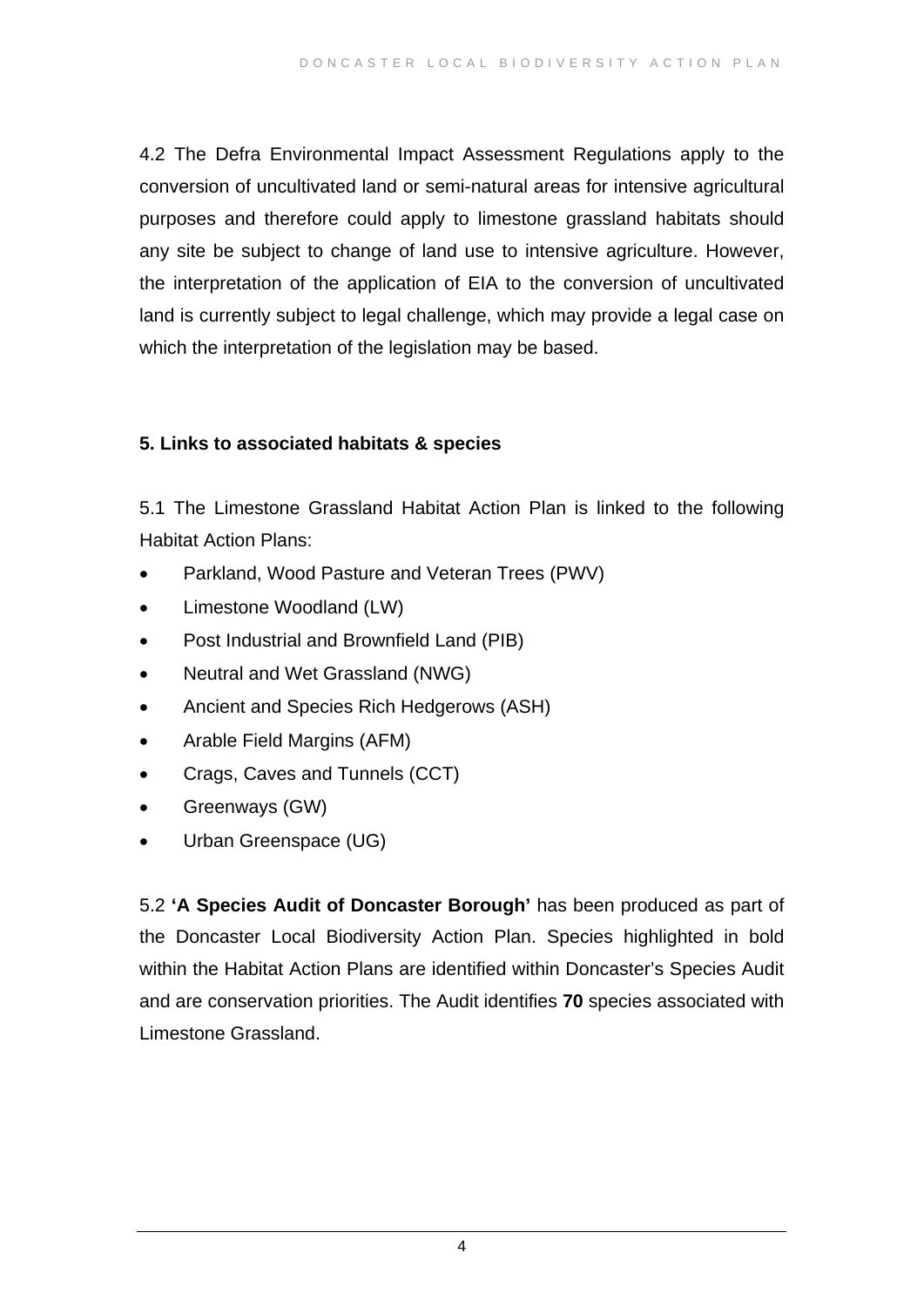#### **6. Current factors causing loss or decline**

6.1 There is a lack of traditional grazing management on many sites leading to reversion to rank grassland and scrub. Lack of sympathetic management can be a particular problem at visitor attractions (such as Conisbrough Castle (SSI 5.9)) where mowing is not practical on steeper slopes but where grazing would conflict with public access. This can lead to extensive invasion by ruderals and scrub.

6.2 In the absence of agricultural grazing, rabbit grazing is the main form of management for grassland habitats. This makes grasslands vulnerable to periodic fluctuations in populations induced by disease outbreaks (Myxomatosis) resulting in changes in vegetation caused by the reduced grazing pressure.

6.3 A lack of agreed ecological guidance on the management of roadside verges and salting of roads causes loss of species diversity and changes in habitat type.

6.4 There are fewer mixed farms and therefore fewer grazing herds available. Modern breeds tend to be poorly suited to the poor grazing provided by unimproved grasslands.

6.5 Fragmentation and loss caused by development such as quarrying, restoration of old quarries, landfill, road construction, built development and conversion to other land uses (mainly arable agriculture) or by agricultural intensification in the form of fertiliser use, herbicide application, ploughing and re-seeding). Conversely, quarrying and restoration of sites provides excellent opportunities for Limestone Grassland creation, and can therefore contribute to habitat creation targets.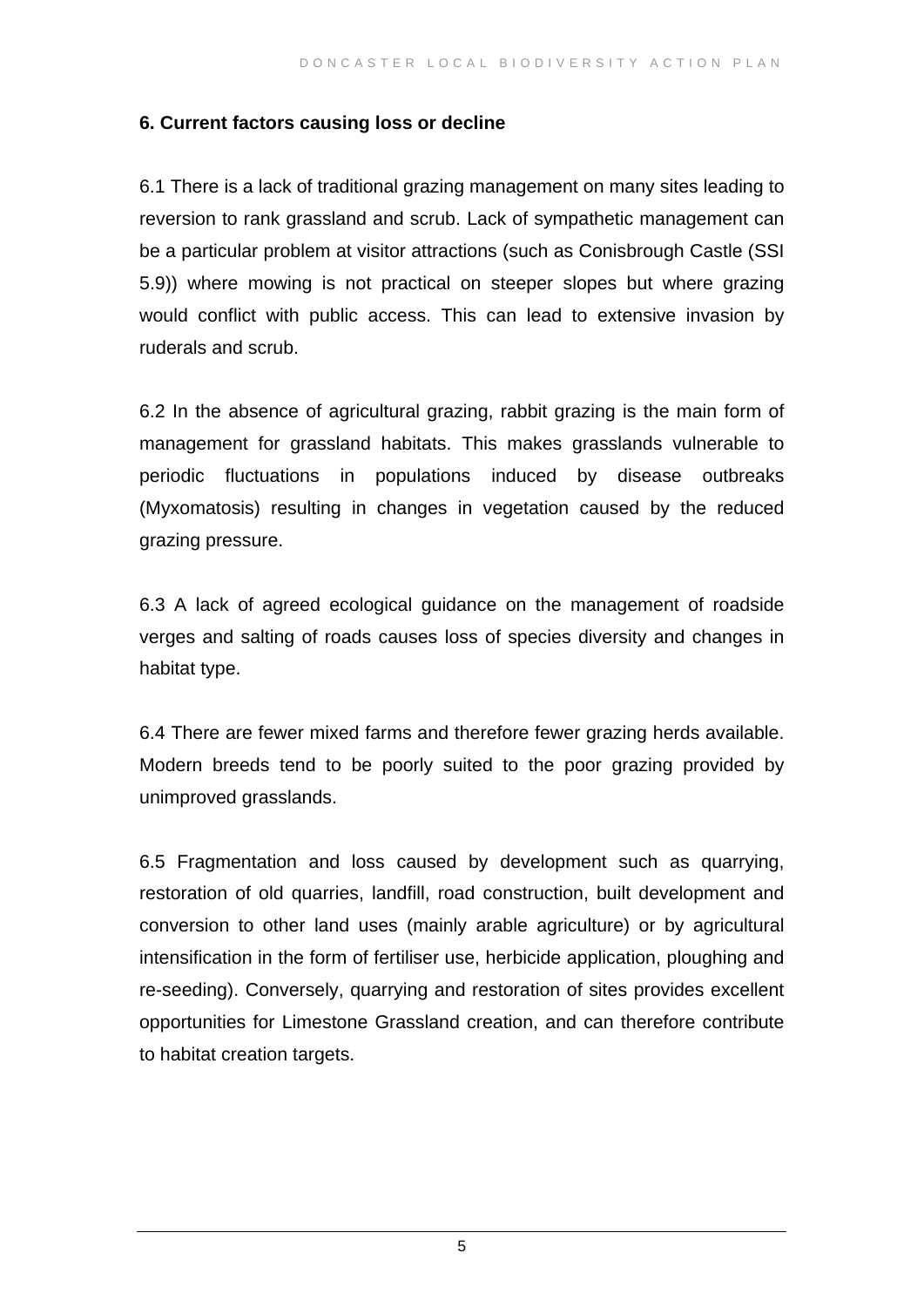6.6 Uncontrolled access and inappropriate recreational use is a particular problem (including the use of air rifles and motor cycles), leading to excessive erosion, littering, fires, pollution, vandalism and disturbance to wildlife. This problem is most severe in the Cadeby and Conisbrough areas where large urban areas are in close proximity to Limestone Grassland areas.

#### **7. Current local action**

#### **Research & Monitoring**

7.1 Natural England (formerly English Nature) has compiled an inventory of the larger grassland sites in South Yorkshire and is currently reviewing this process.

7.2 Funding from the Big Lottery's Transforming Your Space initiative has enabled the further development of the Biological Records Centre at Doncaster Museum. The biological data collected as part of the project, particularly botanical information for local sites, species and habitats has enhanced the modern dataset. Historical biological information has also been transferred to the database.

7.3 The borough has a diverse series of Sites of Scientific Interest (SSIs), illustrating the variety of species and habitats that are represented on sites throughout Doncaster. All SSIs were surveyed in 1996/1997 and again in 2004/2005, when additional candidate sites were also identified. Many known semi-improved Magnesian Limestone Grassland sites have been identified as SSIs or as candidate SSIs.

7.4 The Doncaster Naturalists' Society holds regular field meetings and has carried out detailed surveys of many of the borough's limestone grassland sites. The Society routinely submit biological records to the Local Record Centre at Doncaster Museum.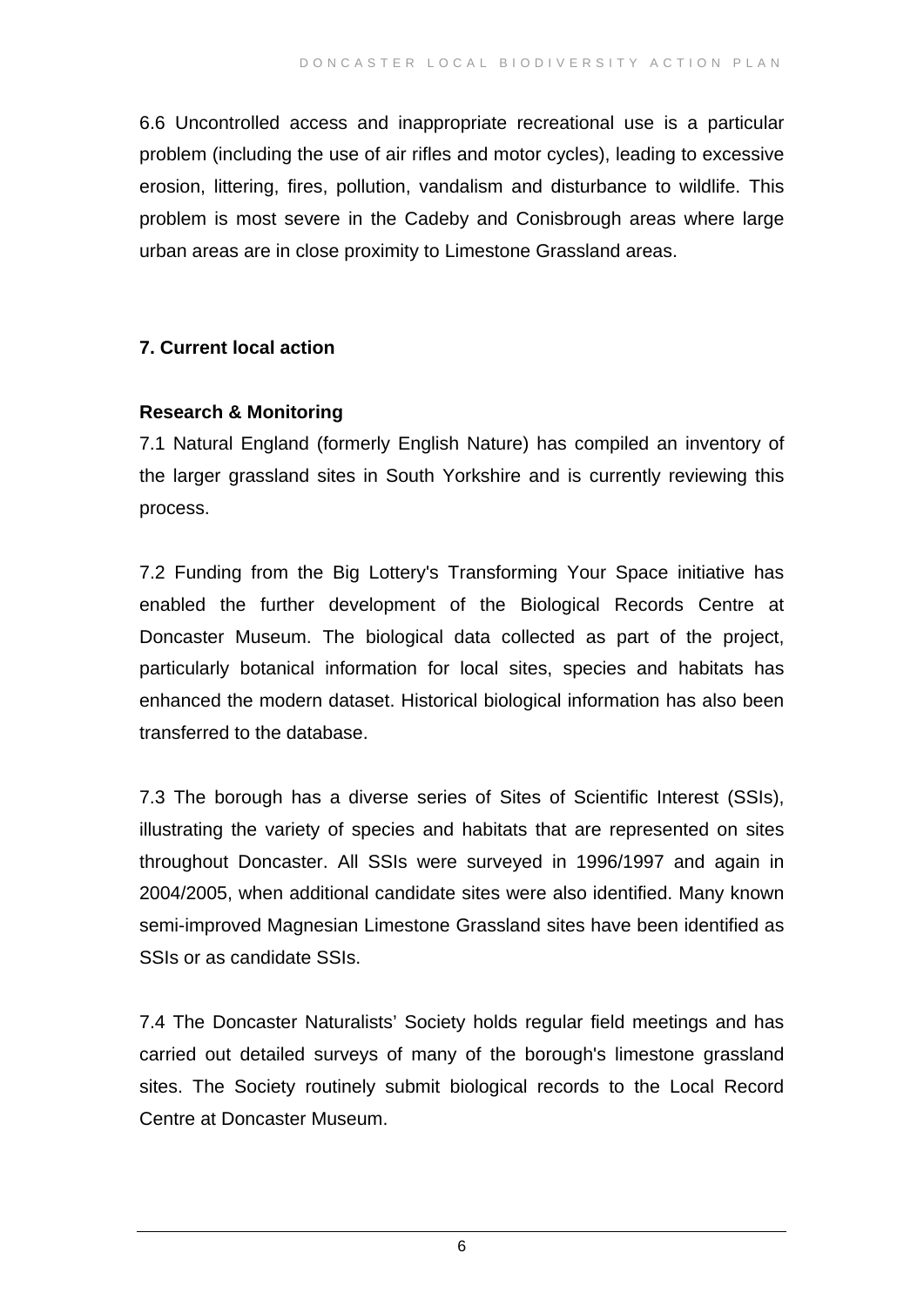#### **Safeguarding & Management**

7.5 Funding from the Big Lottery's Transforming Your Space initiative has enabled the development of a range of biodiversity initiatives, including the resurvey of the Borough's SSI's, research projects, production of site management plans and the provision of resources (equipment, educational, activity and promotional materials) to help raise awareness and encourage participation in the management and enhancement of local biodiversity. A number of management plans have been produced, including two for Limestone Grassland sites in the Don Gorge, Sprotbrough.

7.6 An area of semi-natural, Magnesian Limestone grassland is designated as an SSSI and managed as a nature reserve by the Yorkshire Wildlife Trust (Sprotbrough Flash). Conisbrough North Cliff (SSI 5.8) (also known as The Crags) is an extensive area of grassland and scrub in Local Authority ownership, which extends to the west of Northcliffe Quarry Local Nature Reserve. Windgate Pasture (SSI 4.4) is an area of species-rich limestone grassland also under Local Authority control. This wooded site would require considerable work to return to grassland. West Doncaster Linear Park (now part of the Trans Pennine Trail) includes old railway embankments and cuttings with limestone grasslands and scrub (including Sprotbrough Junction Grassland and Quarry, SSI 3.11a+b). This site is also owned and managed by the Local Authority. Crookhill Golf Course is a municipal golf course that includes small areas of limestone grassland. The herb-rich lawns of Brodsworth Park (SSI 6.24) are owned and managed by English Heritage. Some other important Magnesian Limestone grassland sites are in sympathetic private ownership.

#### **Communications & Publicity**

7.7 The Local Authority provides interpretive leaflets, and runs practical management events aimed at involving local people in care of local limestone areas. The Crags (Conisbrough North Cliff SSI 5.8) is an area of public open space at Denaby, which includes Northcliffe Quarry, a Local Nature Reserve.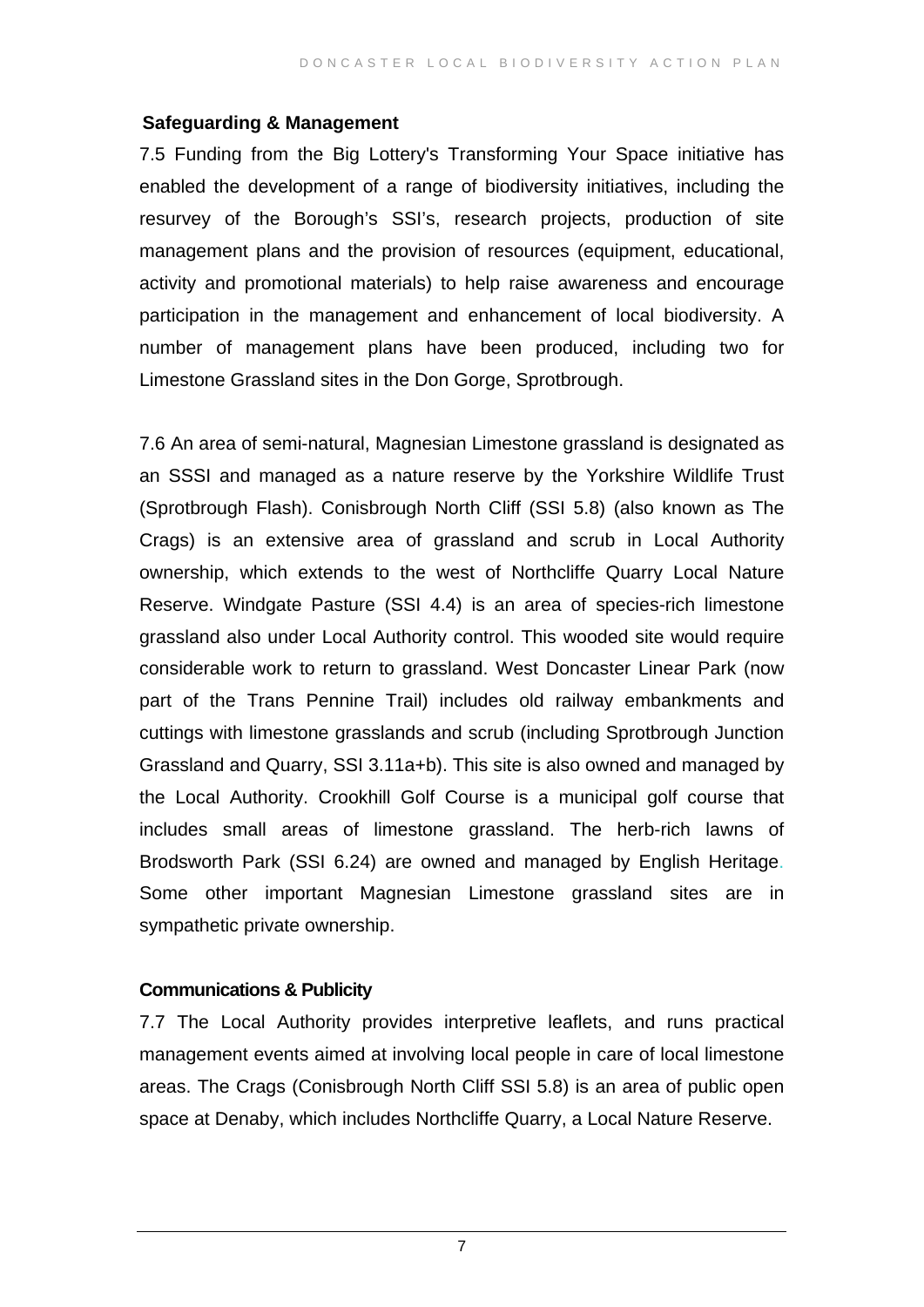#### **Funding & Resources**

7.8 The new Environmental Stewardship Scheme provides funding for the maintenance of field boundary features such as hedges (stock-proof boundaries may enable reinstatement of traditional grazing management). The higher-level scheme also targets the creation of new habitats on land adjacent to, buffering or linking SSSIs or UK BAP habitats. It also targets the maintenance and restoration of habitats in Sites of Importance for Nature Conservation, known locally as SSIs.

#### **Links to other Strategies & Plans**

7.9 The Don Gorge Strategic Management Plan has been produced on behalf of the Don Gorge Strategic Partnership, a body of key organisations and stakeholders active in the Don Gorge. The Plan includes a series of time framed action plans for key issues including; visitor management, access and recreation; geological, biological, archaeological and heritage interest; management of the river and banks; and species and habitat management.

#### **Advisory**

7.10 DMBC has introduced a programme of continuous professional development based on planning related issues, including 'Protected species' and 'Trees and Hedgerows'. The Environmental Planning Team has produced a suite of Supplementary Planning Documents, providing guidance on: Planning for Trees and Hedgerows, Nature, Sustainable Construction and Landscape Planning on Development Sites in Doncaster.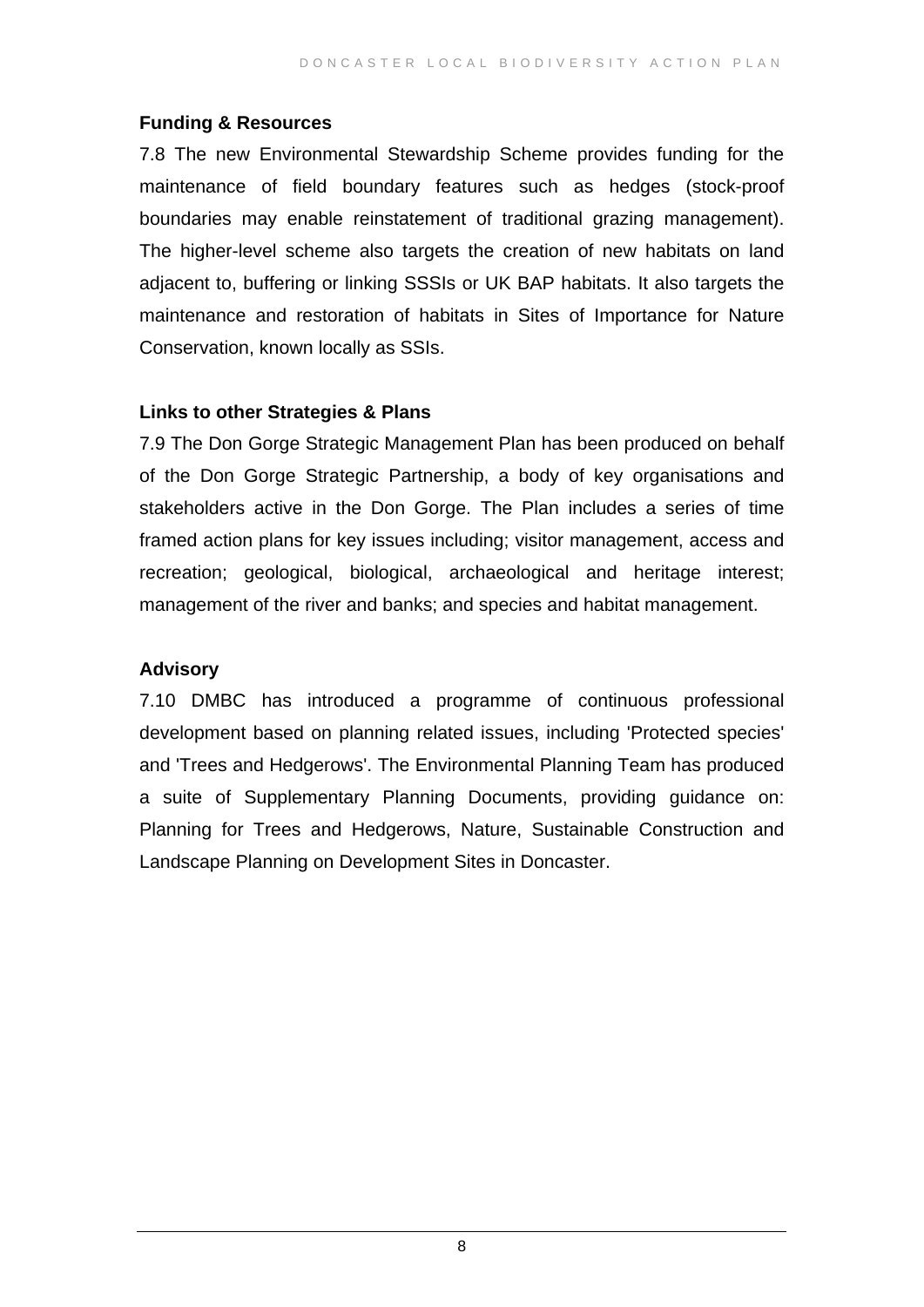### **8. Objectives, targets & proposed actions**

#### **Please refer also to the Generic Actions in the LBAP Introduction & Overview document.**

| Objective           | <b>Target</b> | Ref | <b>Action</b>                           | <b>Lead Partners</b> | <b>Costs</b> | Category       |
|---------------------|---------------|-----|-----------------------------------------|----------------------|--------------|----------------|
| 1) To ensure the    | Continuous.   | 1.1 | Prevent depletion of Limestone          | DMBC, Natural        | Staff costs  | Advisory/      |
| protection and      |               |     | Grassland resulting from development    | England (NE)         |              | Safeguarding & |
| maintenance of      |               |     | and/ or the delivery of statutory       |                      |              | Management     |
| existing Magnesian  |               |     | functions by:                           |                      |              |                |
| Limestone Grassland |               |     |                                         |                      |              |                |
| sites.              |               |     | 1) Having regard to the protection and  |                      |              |                |
|                     |               |     | enhancement of habitats when            |                      |              |                |
|                     |               |     | considering the allocation of sites, in |                      |              |                |
|                     |               |     | line with the approach set out in PPS9  |                      |              |                |
|                     |               |     | and the priorities set out in the LBAP. |                      |              |                |
|                     |               |     |                                         |                      |              |                |
|                     |               |     | 2) Having regard to the assessment,     |                      |              |                |
|                     |               |     | retention and enhancement of habitat    |                      |              |                |
|                     |               |     | types when formulating and making       |                      |              |                |
|                     |               |     | Development Control Policies and        |                      |              |                |
|                     |               |     | decisions, in line with the approach    |                      |              |                |
|                     |               |     | set out in PPS9 and the priorities set  |                      |              |                |
|                     |               |     | out in the LBAP.                        |                      |              |                |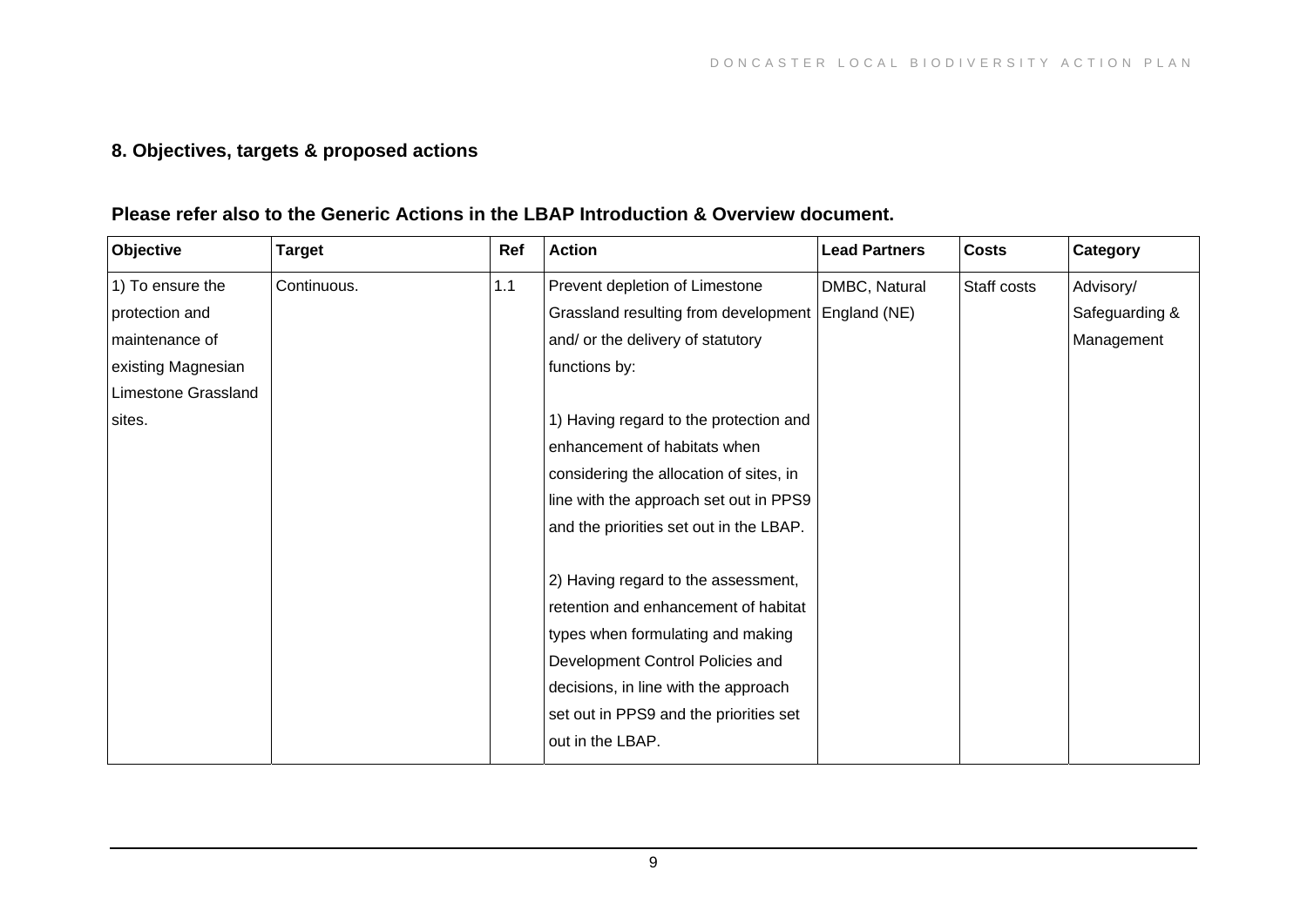| Objective | <b>Target</b> | Ref | <b>Action</b>                           | <b>Lead Partners</b> | <b>Costs</b> | Category |
|-----------|---------------|-----|-----------------------------------------|----------------------|--------------|----------|
|           |               |     | 3) Providing advice to Development      |                      |              |          |
|           |               |     | Control and Developers on               |                      |              |          |
|           |               |     | appropriate types of survey i.e.        |                      |              |          |
|           |               |     | ecological and/or hydrological, the     |                      |              |          |
|           |               |     | interpretation of survey results and    |                      |              |          |
|           |               |     | methods of incorporating habitat        |                      |              |          |
|           |               |     | retention and enhancement into          |                      |              |          |
|           |               |     | development proposals (for both         |                      |              |          |
|           |               |     | designated sites and non-designated     |                      |              |          |
|           |               |     | features of biodiversity value, as      |                      |              |          |
|           |               |     | identified in the LBAP.                 |                      |              |          |
|           |               |     |                                         |                      |              |          |
|           |               |     | 4) Having regard to the priorities set  |                      |              |          |
|           |               |     | out in the BAP in the interpretation of |                      |              |          |
|           |               |     | UDP/LDF policies (and any supporting    |                      |              |          |
|           |               |     | SPGs/SPDs).                             |                      |              |          |
|           |               |     |                                         |                      |              |          |
|           |               |     | 5) Providing technical advice on the    |                      |              |          |
|           |               |     | severity, implications and nature of    |                      |              |          |
|           |               |     | suspected breaches in planning          |                      |              |          |
|           |               |     | control (either conditions or           |                      |              |          |
|           |               |     | unauthorised development).              |                      |              |          |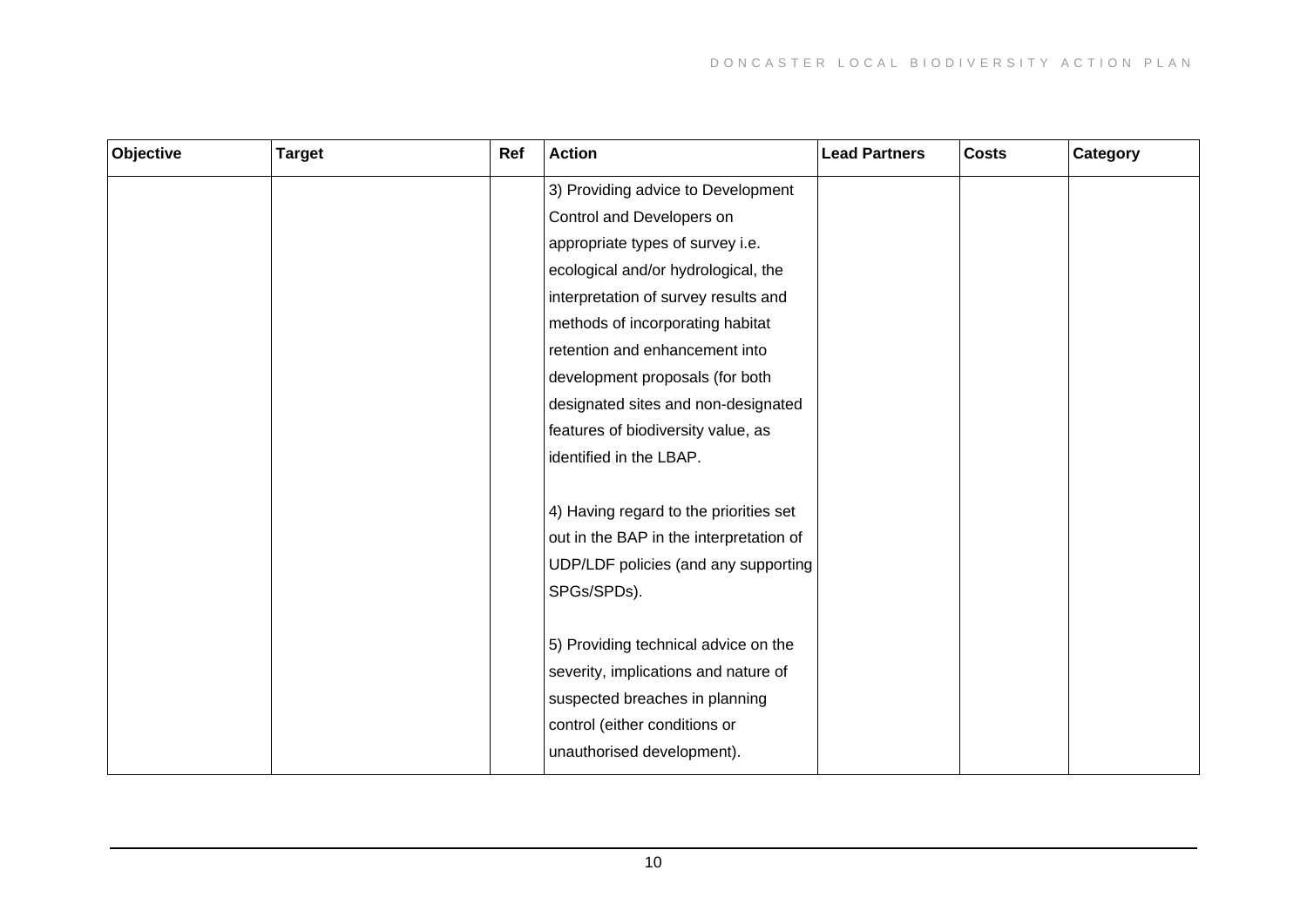| Objective | <b>Target</b> | Ref | <b>Action</b>                                                                                                                                                                                                                                                                                                                              | <b>Lead Partners</b>                                                                                                                                                | <b>Costs</b>                                             | Category                        |
|-----------|---------------|-----|--------------------------------------------------------------------------------------------------------------------------------------------------------------------------------------------------------------------------------------------------------------------------------------------------------------------------------------------|---------------------------------------------------------------------------------------------------------------------------------------------------------------------|----------------------------------------------------------|---------------------------------|
|           |               |     | 6) Awarding appropriate site<br>protection through designation, based<br>upon routine environmental<br>monitoring and assessment.                                                                                                                                                                                                          |                                                                                                                                                                     |                                                          |                                 |
|           |               |     | 7) Ensuring that all Partners and<br>relevant landowners, service<br>providers and operational contractors<br>are informed of the existence and<br>importance of Limestone Grasslands<br>(both designated and non-designated<br>sites).                                                                                                    |                                                                                                                                                                     |                                                          |                                 |
|           | Continuous.   | 1.2 | Continue to collect and maintain up-<br>to-date, standardised, biological data<br>using the Museum's Local Record<br>Centre. Promote and initiate<br>appropriate management, monitoring<br>and the exchange of environmental<br>data, to ensure the maximum level of<br>site protection is awarded and habitat<br>condition is maintained. | DMBC, NE,<br>Doncaster<br>Naturalists' Society   time. Other<br>(DNS), Yorkshire<br><b>Wildlife Trust</b><br>(YWT), Don Gorge<br>Strategic<br>Partnership<br>(DGSP) | Staff costs<br>and volunteer<br>costs to be<br>evaluated | Future Research<br>& Monitoring |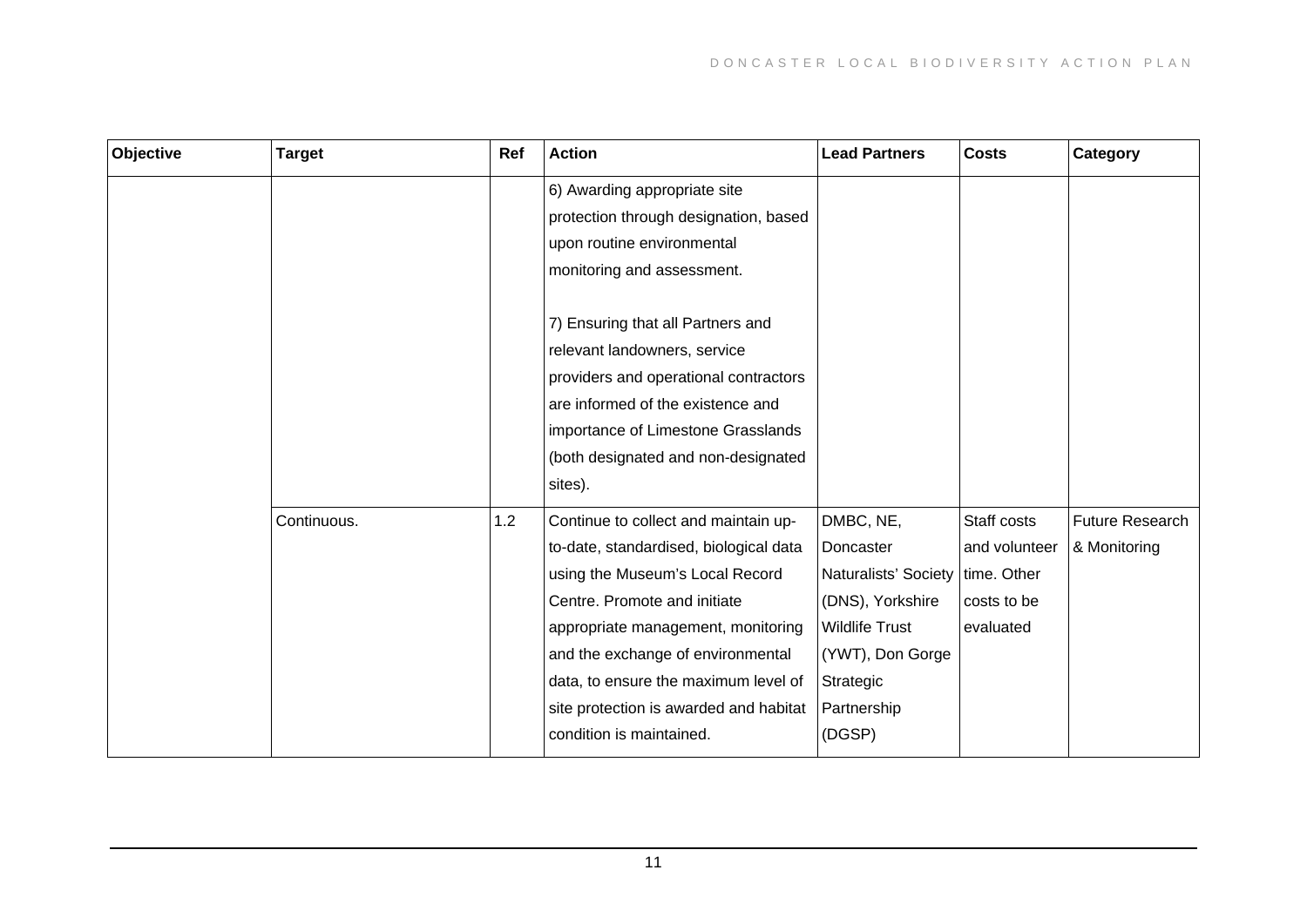| <b>Objective</b>                                                                                  | <b>Target</b>                                   | Ref | <b>Action</b>                                                                                                                                                     | <b>Lead Partners</b>      | Costs                                     | Category                     |
|---------------------------------------------------------------------------------------------------|-------------------------------------------------|-----|-------------------------------------------------------------------------------------------------------------------------------------------------------------------|---------------------------|-------------------------------------------|------------------------------|
|                                                                                                   | By 2008.                                        | 1.3 | <b>Expand DMBC's Environmental</b><br>Planning protected species protocol to<br>include LBAP habitats and species.                                                | <b>DMBC</b>               | Staff costs                               | Advisory                     |
| 2) To restore<br>degraded sites and<br>ensure appropriate<br>management of<br>Magnesian Limestone | Equip 2 sites with<br>management plans by 2008. | 2.1 | Develop and implement grassland<br>management plans for grassland in<br>public ownership. Review existing<br>plans to ensure compatibility with<br>HAPs and SAPs. | <b>DMBC</b>               | £1000 per<br>management<br>$plan = £2000$ | Safeguarding &<br>Management |
| Grassland.                                                                                        | 2 sites by 2008 and 1 further<br>site by 2009.  | 2.2 | Bring DMBC owned Magnesian<br>Limestone grassland sites into<br>favourable management.                                                                            | DMBC, YWT,<br><b>DGSP</b> | To be<br>evaluated                        | Safeguarding &<br>Management |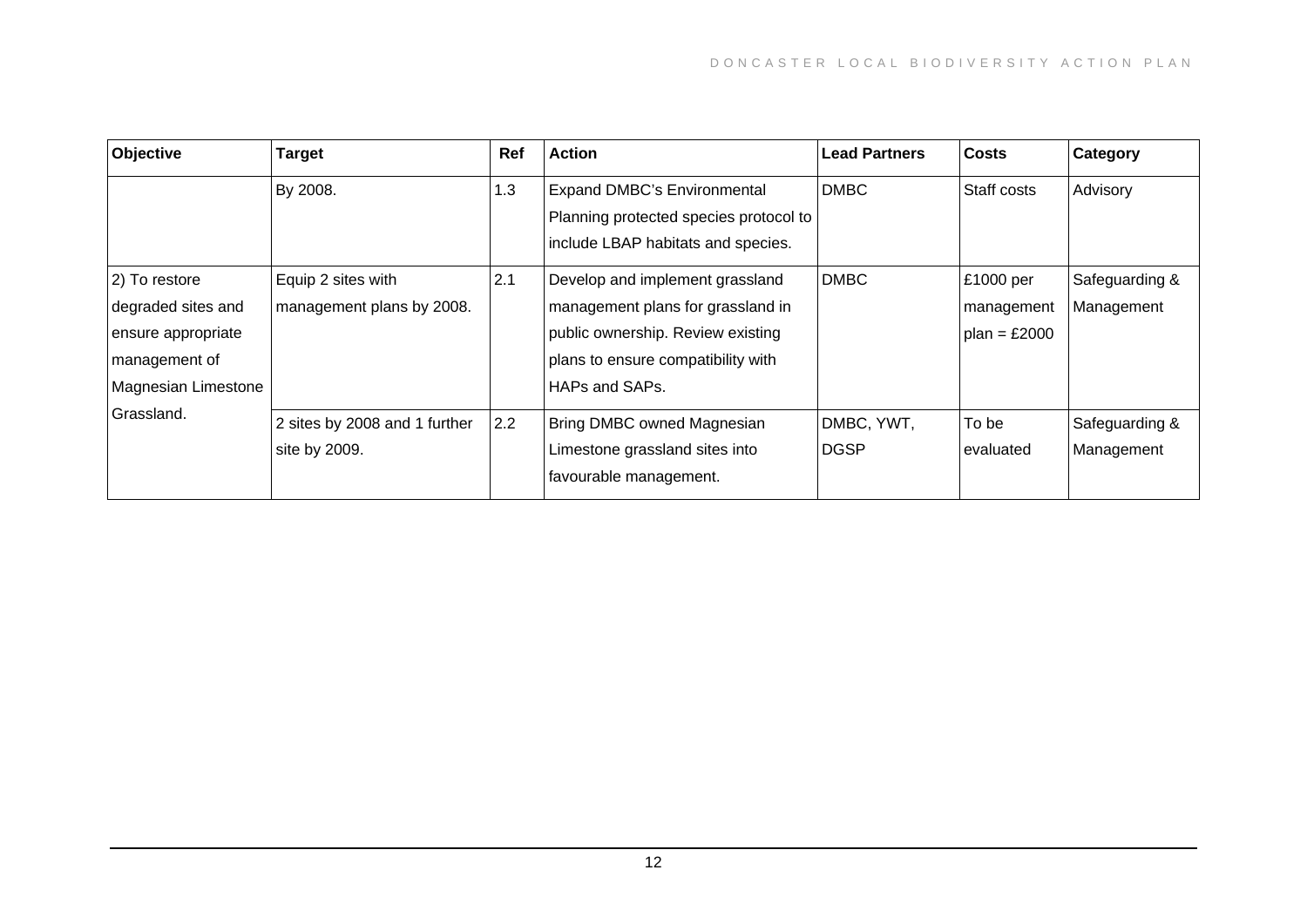| Objective | <b>Target</b>                                                                                                                                                                                                            | Ref | <b>Action</b>                                                                                                                                                                                                                                                                                                                                                                                                                                    | <b>Lead Partners</b>                                                                                                                                                                                                                                     | <b>Costs</b>                                                                     | Category                     |
|-----------|--------------------------------------------------------------------------------------------------------------------------------------------------------------------------------------------------------------------------|-----|--------------------------------------------------------------------------------------------------------------------------------------------------------------------------------------------------------------------------------------------------------------------------------------------------------------------------------------------------------------------------------------------------------------------------------------------------|----------------------------------------------------------------------------------------------------------------------------------------------------------------------------------------------------------------------------------------------------------|----------------------------------------------------------------------------------|------------------------------|
|           | 2 sites with favourable<br>management by 2010.<br>(Lowland Calcareous<br>grassland is a 5-point target<br>in the Southern Magnesian<br>Limestone Joint Character<br>Area, the classification, on<br>which HLS is based.) | 2.3 | Identify landowners of existing SSI<br>Magnesian Limestone Grasslands.<br>Provide assistance to owners seeking<br>funding and/or assistance for<br>appropriate nature conservation and<br>grassland management operations,<br>including:<br>• Reintroduction of grazing or<br>mowing management (where<br>appropriate).<br>• Removal of invasive scrub<br>considered to be detrimental to the<br>preservation of grassland species<br>diversity. | DMBC, NE (ESS),<br>Farming and<br><b>Wildlife Advisory</b><br>Group (FWAG)<br>NE is reliant upon<br>landowners with<br>limestone<br>grassland coming<br>forward for HLS.<br>NE may be able to<br>identify owners<br>where land has<br>been registered on | £225 per site<br>$x 2$ sites =<br>£450<br>Management<br>costs to be<br>evaluated | Safeguarding &<br>Management |
|           |                                                                                                                                                                                                                          |     | • Cessation or reduction of fertiliser<br>and herbicide input.<br>Monitor the effectiveness of the<br>management, by regular assessment<br>of critical habitat features and<br>selected key or indicator species, and<br>review the management regime as<br>necessary.                                                                                                                                                                           | the Rural Land<br>Register, with<br><b>Rural Payments</b><br>Agency Approval                                                                                                                                                                             |                                                                                  |                              |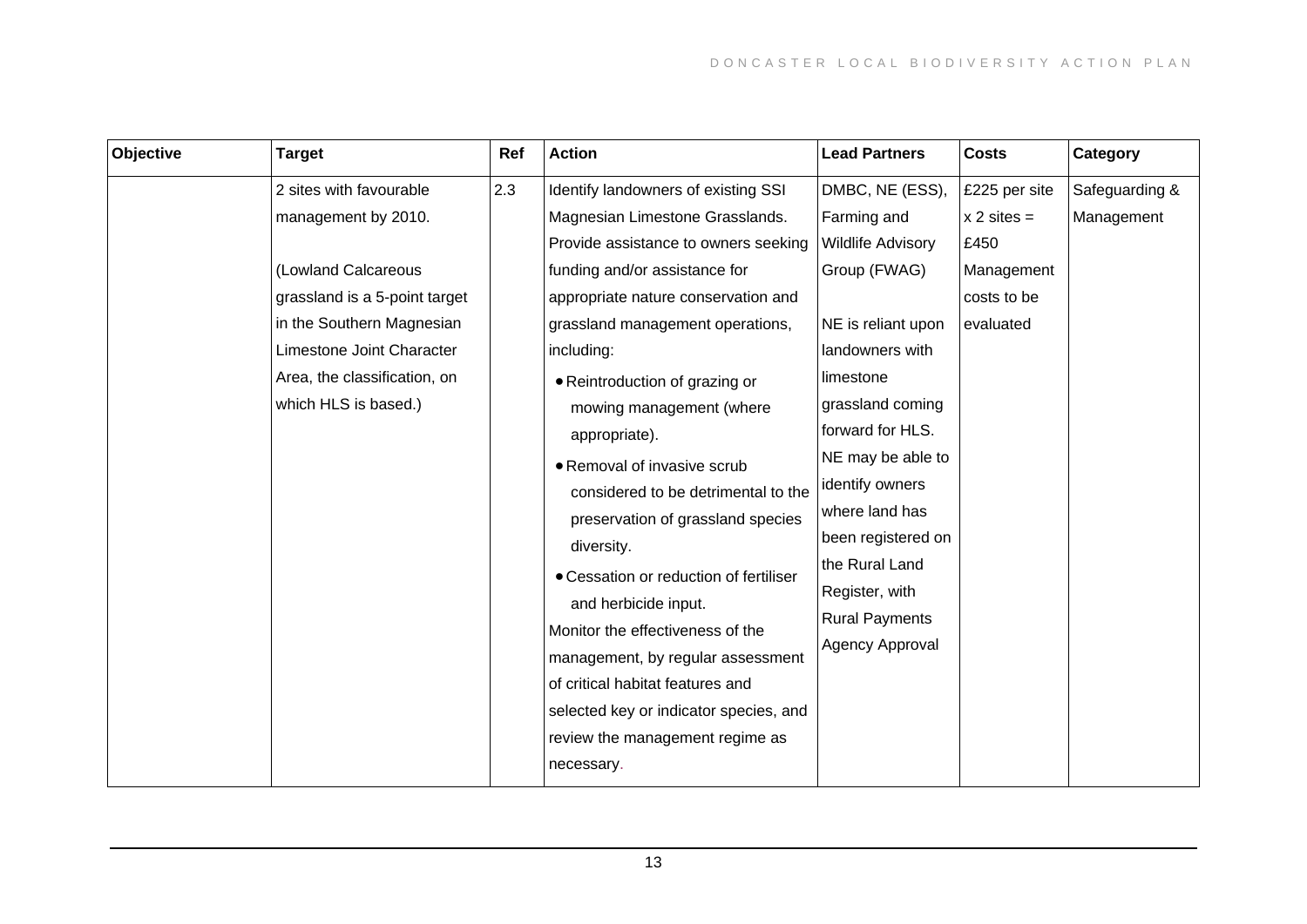| Objective | <b>Target</b>    | Ref | <b>Action</b>                                                                                                                                                                                         | <b>Lead Partners</b>                           | <b>Costs</b>       | Category                              |
|-----------|------------------|-----|-------------------------------------------------------------------------------------------------------------------------------------------------------------------------------------------------------|------------------------------------------------|--------------------|---------------------------------------|
|           | 2 sites by 2010. | 2.4 | Identify all grassland sites where<br>Priority Species are present and<br>implement appropriate specialist<br>management schemes to benefit<br>these species.                                         | DMBC, NE,<br>FWAG, DGSP,<br>private landowners | To be<br>evaluated | Species<br>Management &<br>Protection |
|           | Continuous.      | 2.5 | Investigate the acquisition (where<br>necessary, and feasible) of Limestone<br>Grasslands of local significance, in<br>order to ensure their future<br>management for the benefit of<br>biodiversity. | YWT, DMBC, local<br><b>Trusts</b>              | £5000 per ha       | Safeguarding &<br>Management          |
|           | By 2008.         | 2.6 | Develop and implement sympathetic<br>grassland management for species-<br>rich verges. Review existing<br>plans/maintenance regimes to ensure<br>compatibility with HAPs and SAPs.                    | DMBC, Highways<br>Agency (HA)                  | £727 per<br>annum  | Safeguarding &<br>Management          |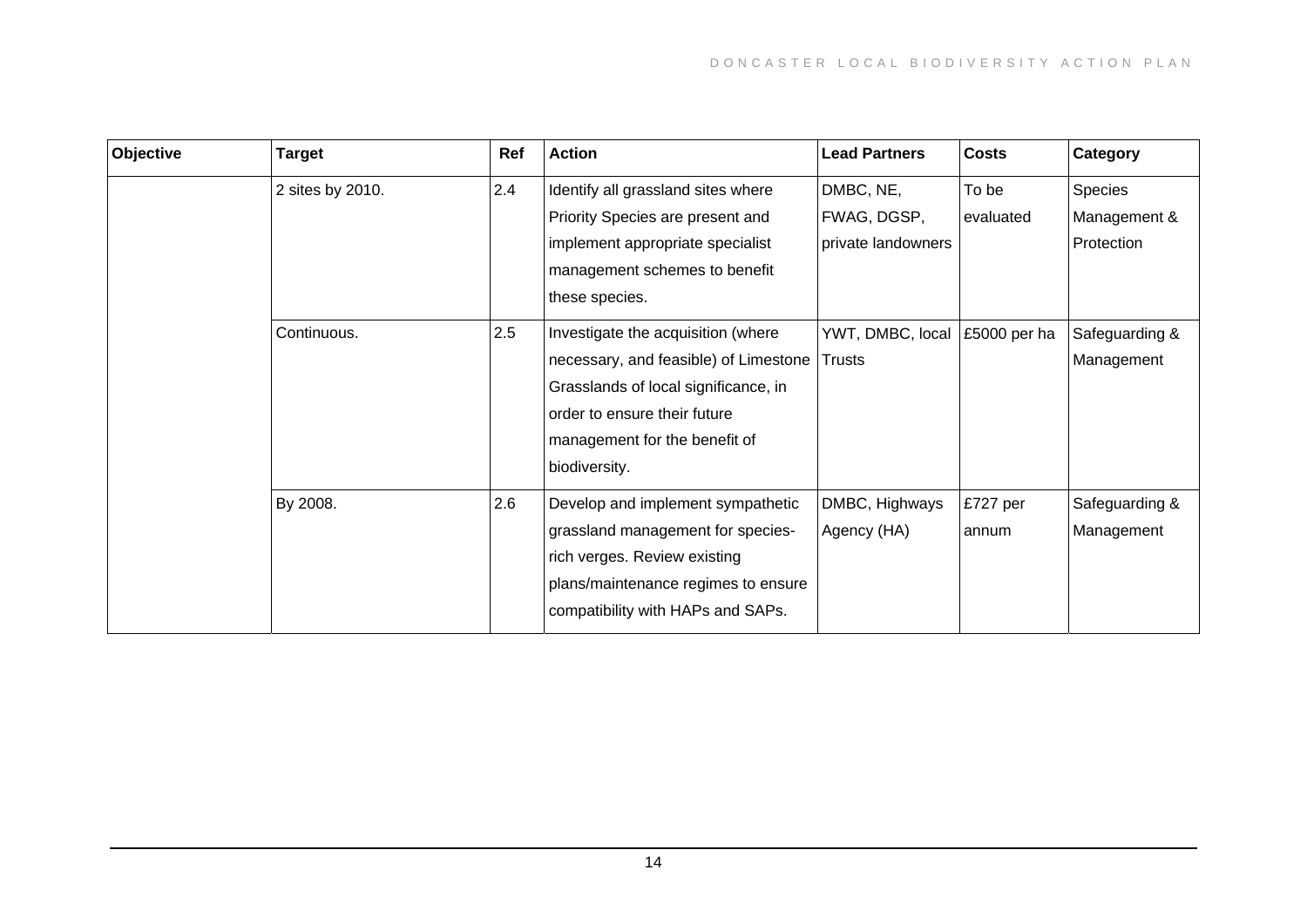| Objective | <b>Target</b>             | Ref | <b>Action</b>                          | <b>Lead Partners</b> | <b>Costs</b> | Category       |
|-----------|---------------------------|-----|----------------------------------------|----------------------|--------------|----------------|
|           | 2 SSI limestone grassland | 2.7 | Prevent disturbance to the wildlife of | NE, DGSP, DMBC,      | To be        | Safeguarding & |
|           | sites by 2010.            |     | grasslands by the control of           | <b>SY Police</b>     | evaluated    | Management     |
|           |                           |     | recreational access and prevention of  |                      |              |                |
|           |                           |     | inappropriate and damaging activities. |                      |              |                |
|           |                           |     | Produce action plans in conjunction    |                      |              |                |
|           |                           |     | with SY Police where necessary.        |                      |              |                |
|           | By 2008.                  | 2.8 | Research the requirements,             | NE, DMBC,            | Staff costs  | Safeguarding & |
|           |                           |     | practicalities, costs and potential    | FWAG, YWT,           |              | Management     |
|           |                           |     | participants for a local mowing        | <b>DGSP</b>          |              |                |
|           |                           |     | scheme which identifies local          |                      |              |                |
|           |                           |     | contractors with smaller farm          |                      |              |                |
|           |                           |     | machinery able to gain access to, and  |                      |              |                |
|           |                           |     | work within, small and awkward sites.  |                      |              |                |
|           |                           |     | Making small bales of hay may          |                      |              |                |
|           |                           |     | provide a marketable premium           |                      |              |                |
|           |                           |     | product and provide income to          |                      |              |                |
|           |                           |     | support such a scheme.                 |                      |              |                |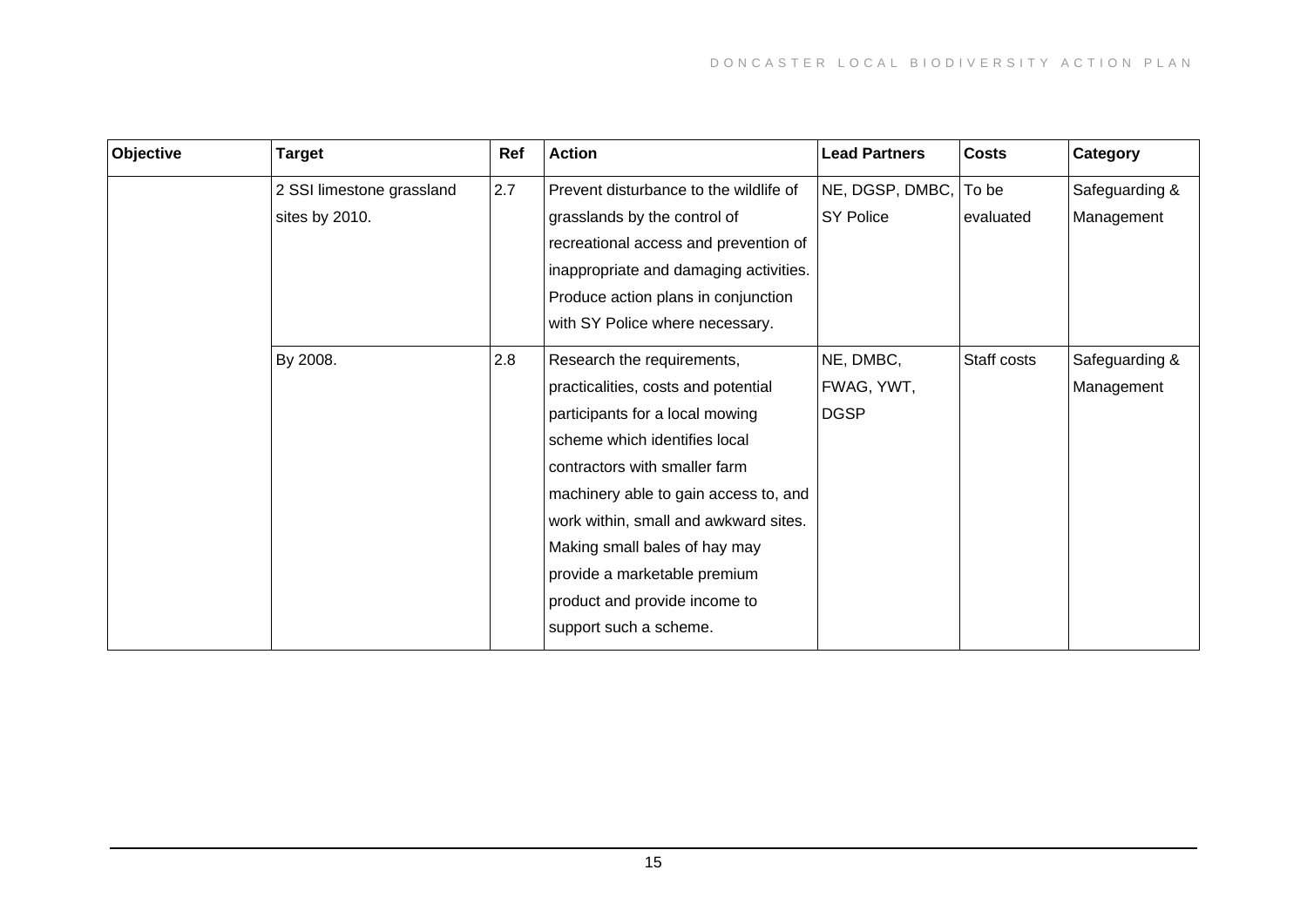| Objective                | <b>Target</b>              | Ref | <b>Action</b>                            | <b>Lead Partners</b> | <b>Costs</b> | Category          |
|--------------------------|----------------------------|-----|------------------------------------------|----------------------|--------------|-------------------|
| 3) To create 1 ha of     | 1 site planned, with costs | 3.1 | Work with landowners to finds sites      | DMBC, NE (ESS),      | Staff costs  | Advisory/ Habitat |
| limestone grassland      | prepared by 2010.          |     | where new grassland can be created       | YWT, Private         |              | Creation &        |
| linked to existing       |                            |     | without loss of other priority habitats. | Landowners           |              | Restoration       |
| grasslands, woodland     |                            |     | Promote reinstatement of grassland       |                      |              |                   |
| and scrub habitats       |                            |     | from scrub habitat in carefully          | Defra is reliant     |              |                   |
| within the Magnesian     |                            |     | selected sites, where scrub clearance    | upon landowners      |              |                   |
| <b>Limestone Natural</b> |                            |     | can be undertaken in a sensitive and     | with calcareous      |              |                   |
| Area.                    |                            |     | targeted manner, preventing weed         | grassland creation   |              |                   |
|                          |                            |     | infestation on bare ground.              | proposals coming     |              |                   |
|                          |                            |     |                                          | forward for HLS      |              |                   |
|                          | Continuous.                | 3.2 | Promote the inclusion of species-rich    | <b>DMBC</b>          | Staff costs  | Advisory/Habitat  |
|                          |                            |     | grassland in the restoration of          |                      |              | Creation &        |
|                          |                            |     | limestone quarries and specify the       |                      |              | Restoration       |
|                          |                            |     | use of seed from local grassland sites,  |                      |              |                   |
|                          |                            |     | where possible. Use plant plugs          |                      |              |                   |
|                          |                            |     | grown on from seed gathered from         |                      |              |                   |
|                          |                            |     | local grasslands to augment diversity    |                      |              |                   |
|                          |                            |     | of species-poor previously restored      |                      |              |                   |
|                          |                            |     | sites.                                   |                      |              |                   |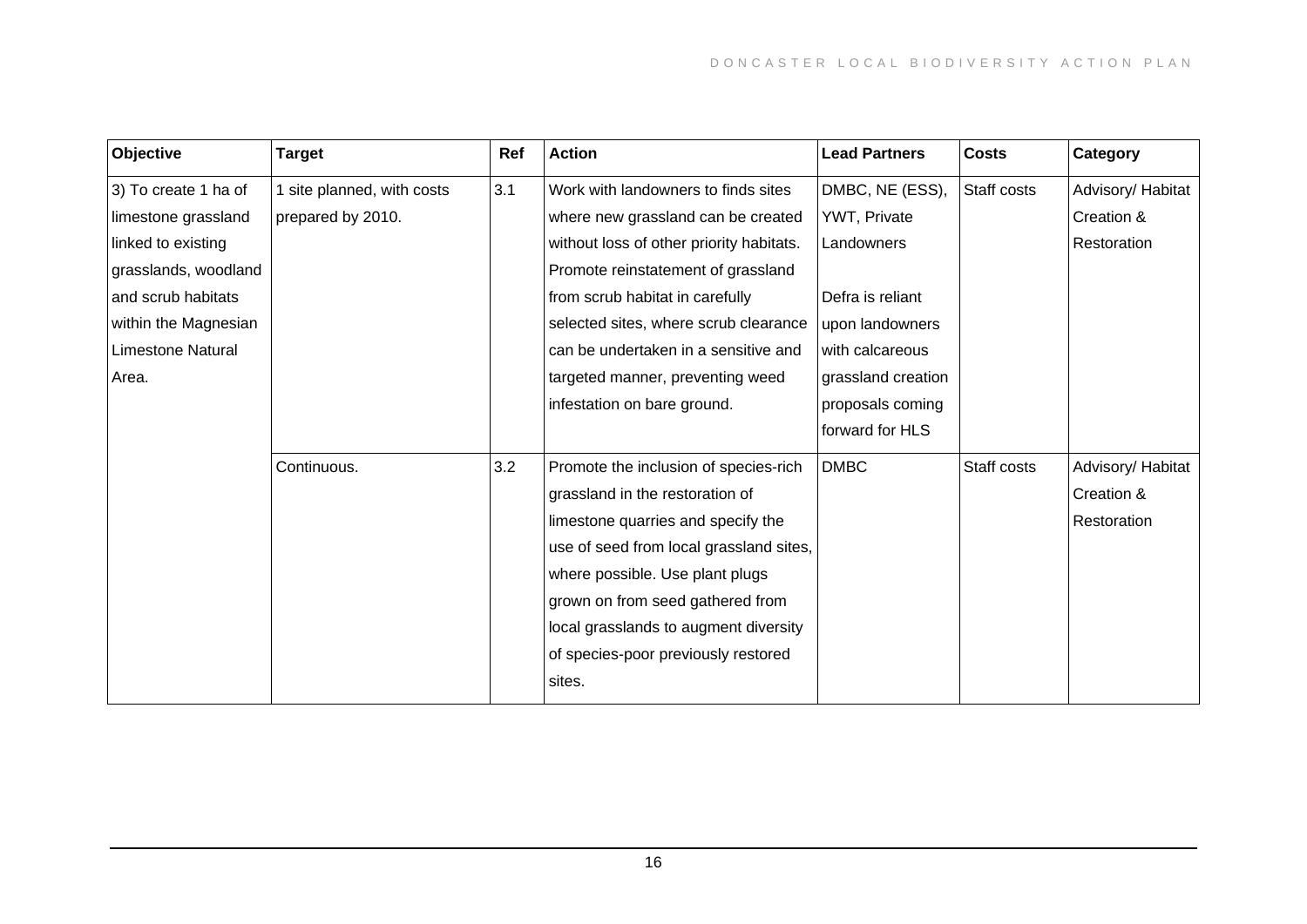| Objective | <b>Target</b> | Ref | <b>Action</b>                        | <b>Lead Partners</b> | <b>Costs</b> | Category                |
|-----------|---------------|-----|--------------------------------------|----------------------|--------------|-------------------------|
|           | By 2010.      | 3.3 | Use new grassland to link existing   | DMBC, NE (ESS)       | £3000 to     | Safeguarding &          |
|           |               |     | woodland, grassland and scrub        | FWAG, Private        | create 1 ha  | Management/             |
|           |               |     | habitats.                            | landowners           |              | <b>Habitat Creation</b> |
|           |               |     |                                      |                      |              | & Restoration           |
|           |               |     |                                      | NE is reliant upon   |              |                         |
|           |               |     |                                      | landowners with      |              |                         |
|           |               |     |                                      | habitat creation     |              |                         |
|           |               |     |                                      | proposals coming     |              |                         |
|           |               |     |                                      | forward for HLS      |              |                         |
|           | Continuous.   | 3.4 | Incorporate areas for limestone      | <b>DMBC</b>          | Staff costs  | Advisory/ Policy        |
|           |               |     | grassland creation in new semi-urban |                      |              | & Legislation           |
|           |               |     | and rural planting schemes in the    |                      |              |                         |
|           |               |     | Magnesian Limestone Natural Area.    |                      |              |                         |
|           |               |     | Promote the creation of species-rich |                      |              |                         |
|           |               |     | grasslands (on nutrient poor         |                      |              |                         |
|           |               |     | substrates) in suitable low-         |                      |              |                         |
|           |               |     | maintenance areas.                   |                      |              |                         |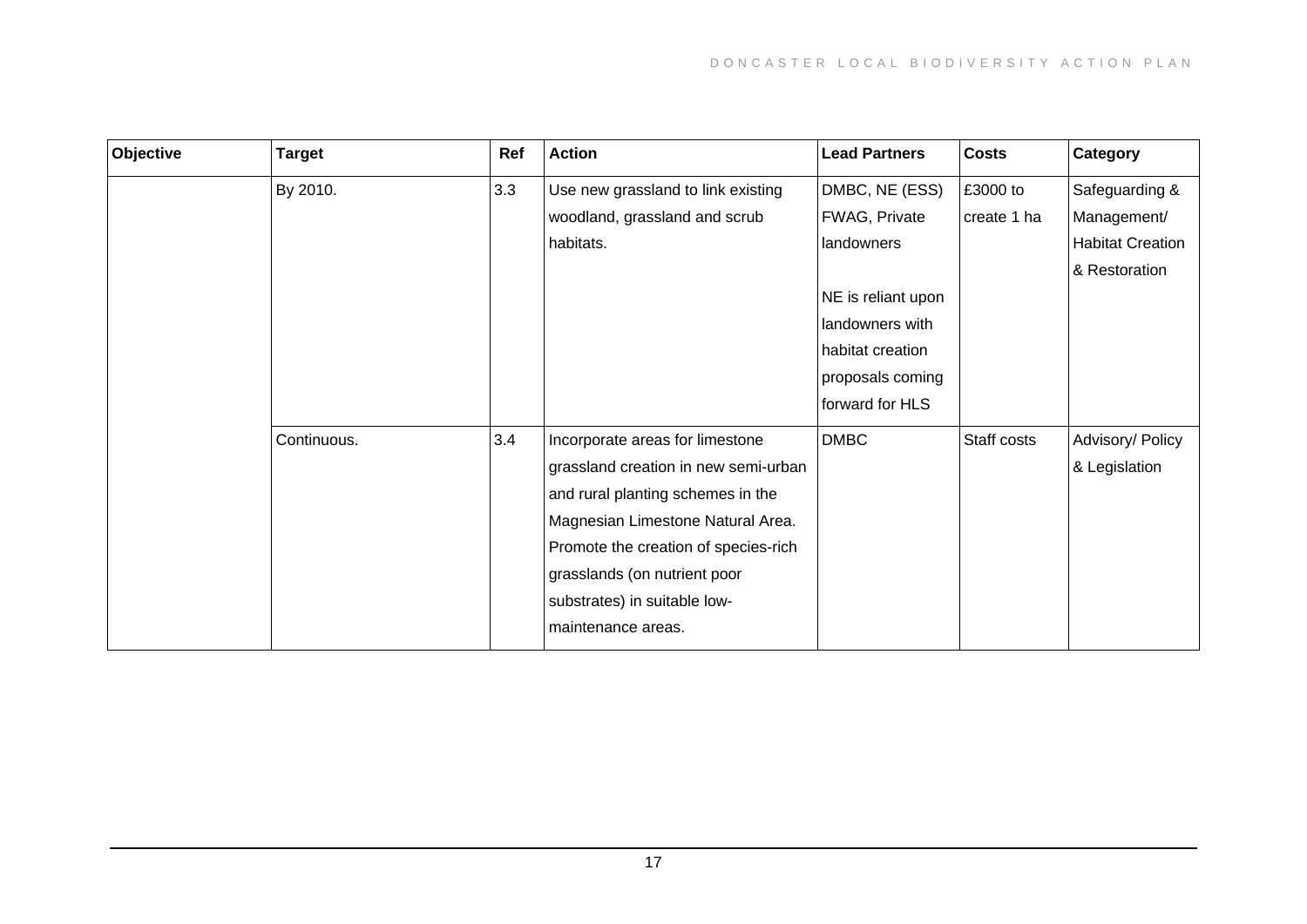| Objective               | <b>Target</b>               | Ref | <b>Action</b>                         | <b>Lead Partners</b> | <b>Costs</b> | Category                |
|-------------------------|-----------------------------|-----|---------------------------------------|----------------------|--------------|-------------------------|
|                         | Continuous.                 | 3.4 | Research the establishment and        | DMBC, YWT,           | To be        | <b>Habitat Creation</b> |
|                         |                             |     | running costs and operational         | DNS, NE, British     | evaluated    | & Restoration /         |
|                         |                             |     | requirements of a native seed project | Trust for            |              | Species                 |
|                         |                             |     | with existing nurseries to grow on    | Conservation         |              | Management &            |
|                         |                             |     | seed gathered from local grasslands.  | Volunteers (BTCV)    |              | Protection              |
|                         |                             |     | Pursue opportunities to implement     |                      |              |                         |
|                         |                             |     | feasible initiatives.                 |                      |              |                         |
| 4) Raise public         | Continuous.                 | 4.1 | Continue to provide interpretive      | DMBC, NE, BTCV,      | To be        | Communications          |
| awareness of the        |                             |     | leaflets, organise walks, and run     | YWT, DGSP            | evaluated    | & publicity             |
| importance and          |                             |     | practical grassland management        |                      |              |                         |
| special characteristics |                             |     | events.                               |                      |              |                         |
| of Limestone            | 1 per year.                 | 4.2 | Run species survey and identification | DNS, DGSP            | £256         | Communications          |
| Grassland.              |                             |     | workshops open to the general public. |                      |              | & publicity             |
|                         | Leaflet for 1 site by 2008. | 4.3 | Provide an interpretive leaflet to    | DBMC, NE, DGSP       | £1000        | Communications          |
|                         |                             |     | explain the special value of          |                      |              | & publicity             |
|                         |                             |     | Magnesian Limestone Grassland and     |                      |              |                         |
|                         |                             |     | include a map showing the location of |                      |              |                         |
|                         |                             |     | more accessible sites.                |                      |              |                         |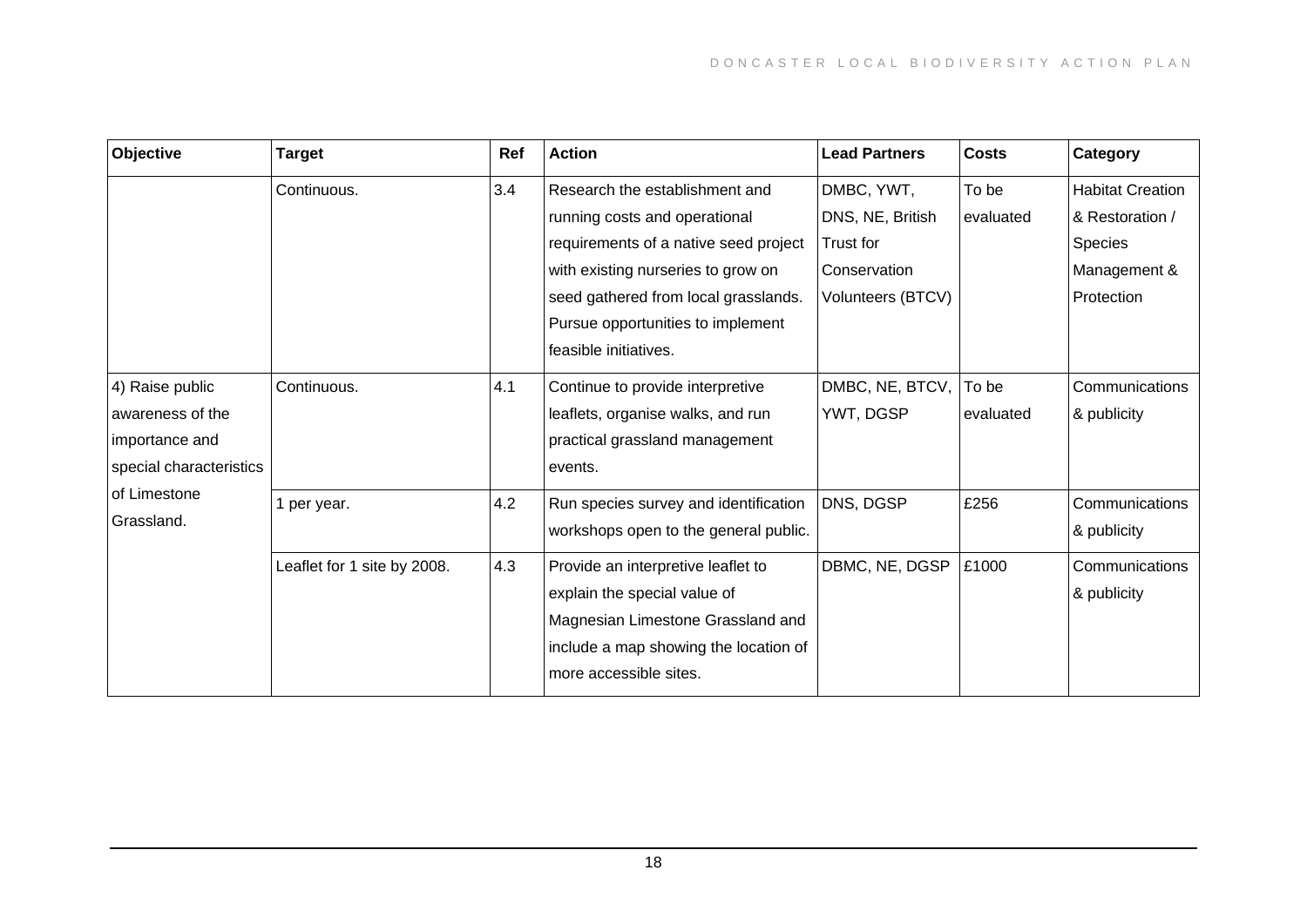| Objective | <b>Target</b>          | Ref | <b>Action</b>                           | <b>Lead Partners</b>   | <b>Costs</b> | Category               |
|-----------|------------------------|-----|-----------------------------------------|------------------------|--------------|------------------------|
|           | demonstration by 2008. | 4.4 | Promote good practice through the       | DMBC, NE,              | £2640        | Advisory/              |
|           |                        |     | use of demonstration sites and          | Linking the            |              | Communications         |
|           |                        |     | workshops.                              | <b>Environment And</b> |              | & Publicity            |
|           |                        |     |                                         | Farming (LEAF),        |              |                        |
|           |                        |     |                                         | DGSP, YWT,             |              |                        |
|           |                        |     |                                         | <b>BTCV</b>            |              |                        |
|           | By 2010.               | 4.5 | Offer support for Undergraduate/ Post   | DMBC, Yorkshire        | £640         | <b>Future Research</b> |
|           |                        |     | Graduate research project to review     | Naturalists' Union     |              | & Monitoring           |
|           |                        |     | historic land use maps, old (WWII)      | (YNU) Doncaster        |              |                        |
|           |                        |     | aerial photographic coverage to         | College, Local         |              |                        |
|           |                        |     | compare with present day land-use       | <b>Universities</b>    |              |                        |
|           |                        |     | surveys. Initial project to compare     | (Nottingham/           |              |                        |
|           |                        |     | Tickhill area with Fishlake/Sykehouse,  | Sheffield)             |              |                        |
|           |                        |     | to illustrate the rush to arable on the |                        |              |                        |
|           |                        |     | Magnesian Limestone and the loss of     |                        |              |                        |
|           |                        |     | field boundaries (hedges).              |                        |              |                        |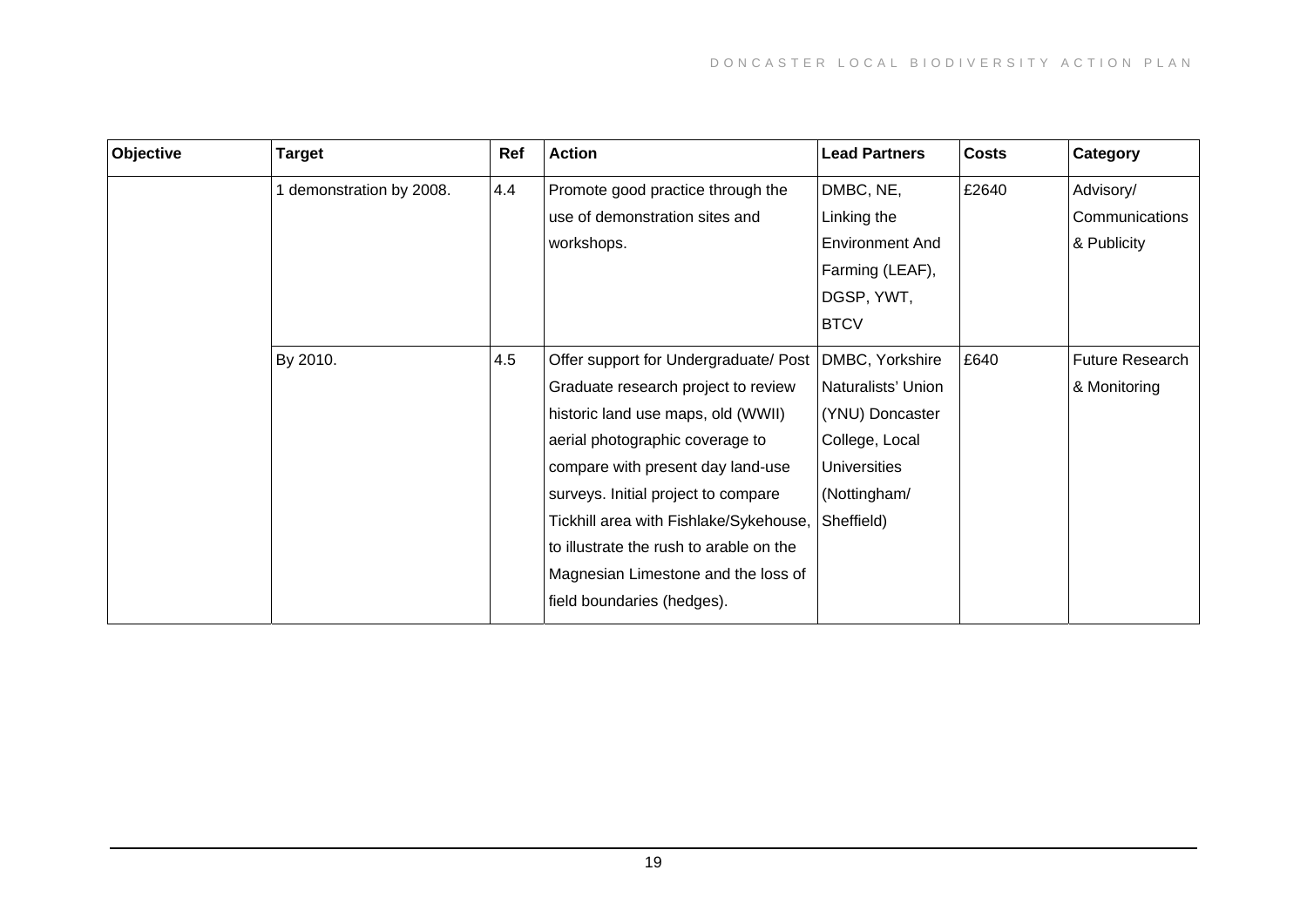| Objective | <b>Target</b> | Ref | <b>Action</b>                        | <b>Lead Partners</b> | <b>Costs</b> | Category               |
|-----------|---------------|-----|--------------------------------------|----------------------|--------------|------------------------|
|           | By 2010.      | 4.6 | Offer support for Student/           | DMBC, Doncaster      | £640         | <b>Future Research</b> |
|           |               |     | Undergraduate research project to    | Museum,              |              | & Monitoring           |
|           |               |     | use historic maps and old (WWII) and | Doncaster College    |              |                        |
|           |               |     | recent aerial photographic coverage  |                      |              |                        |
|           |               |     | to review grassland/scrub/woodland   |                      |              |                        |
|           |               |     | transition zones pre and post        |                      |              |                        |
|           |               |     | Myxomatosis.                         |                      |              |                        |
|           | By 2010.      | 4.7 | Offer support for Student/           | DMBC, Doncaster      | £640         | <b>Future Research</b> |
|           |               |     | Undergraduate research project to    | Museum,              |              | & Monitoring           |
|           |               |     | investigate limestone influences on  | Doncaster College    |              |                        |
|           |               |     | the flora and fauna of Lindholme     |                      |              |                        |
|           |               |     | island, Hatfield Moors.              |                      |              |                        |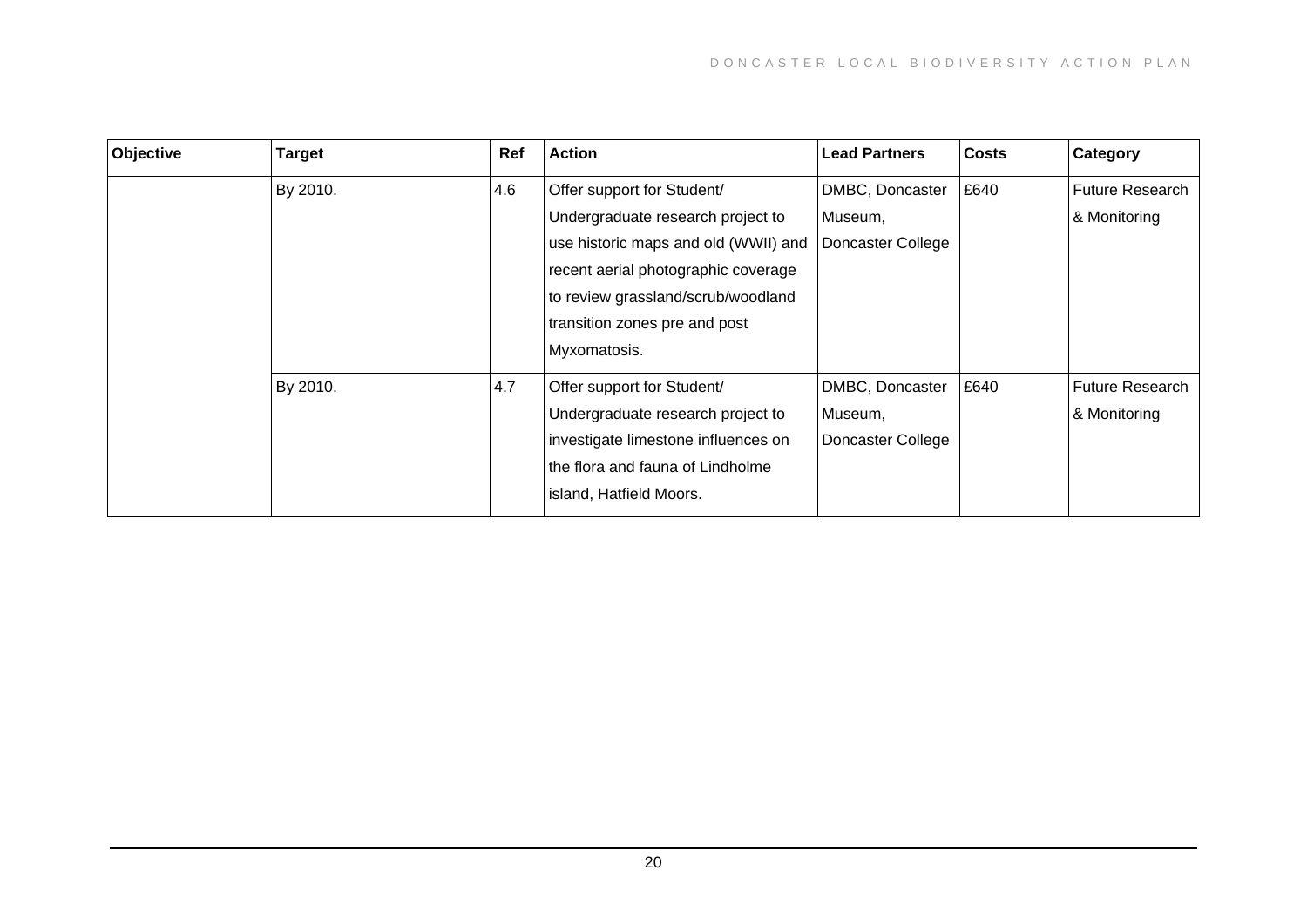#### **9. Indicative Habitat distribution & Opportunities map**

The distribution of Limestone Grassland has been indicated by mapping species considered to be local indicators for this habitat, as selected by local experts. Certain species that may be considered to be typical indicators of the habitat have not been used, due to them being abundant throughout the Borough, or unrepresentative of a local habitat peculiarity.

The indicator species for this habitat are:

Anacamptis pyramidalis, Anthyllis vulneria, Campanula glomerata, Centaurea scabiosa, Clinopodium vulgare, Euphrasia (*all species*), Gentianelle amarelle, Helianthemum nummularium, Helioctotrichon pubescens, Linum catharticum, Ononis repens, Origanum vulgare, Plantago media, Polygala vulgaris, Scabiosa columbaria, Thymus polytrichus.

The species records have been compiled based on 1km grid squares of the Borough. The resulting score is based on how many of the different species are found within a particular square, reflecting a degree of match to the species assemblage, and not the number of records of a specific species.

To indicate how good a match each grid square is to the habitat a graduated colour has been applied, based on how many species are recorded in that square as a percentage of the highest number of matches. The higher percentage shows a better species match and therefore is a better indicator that the species assemblage exists, or could exist in that area. The percentages are split down as follows:

0% No matches in a grid square – these are left blank

- 1-25% | 1-3 Species
- 26-50% 4-6 Species
- 51-75% 7-9 Species
- 76-100% 10-12 Species